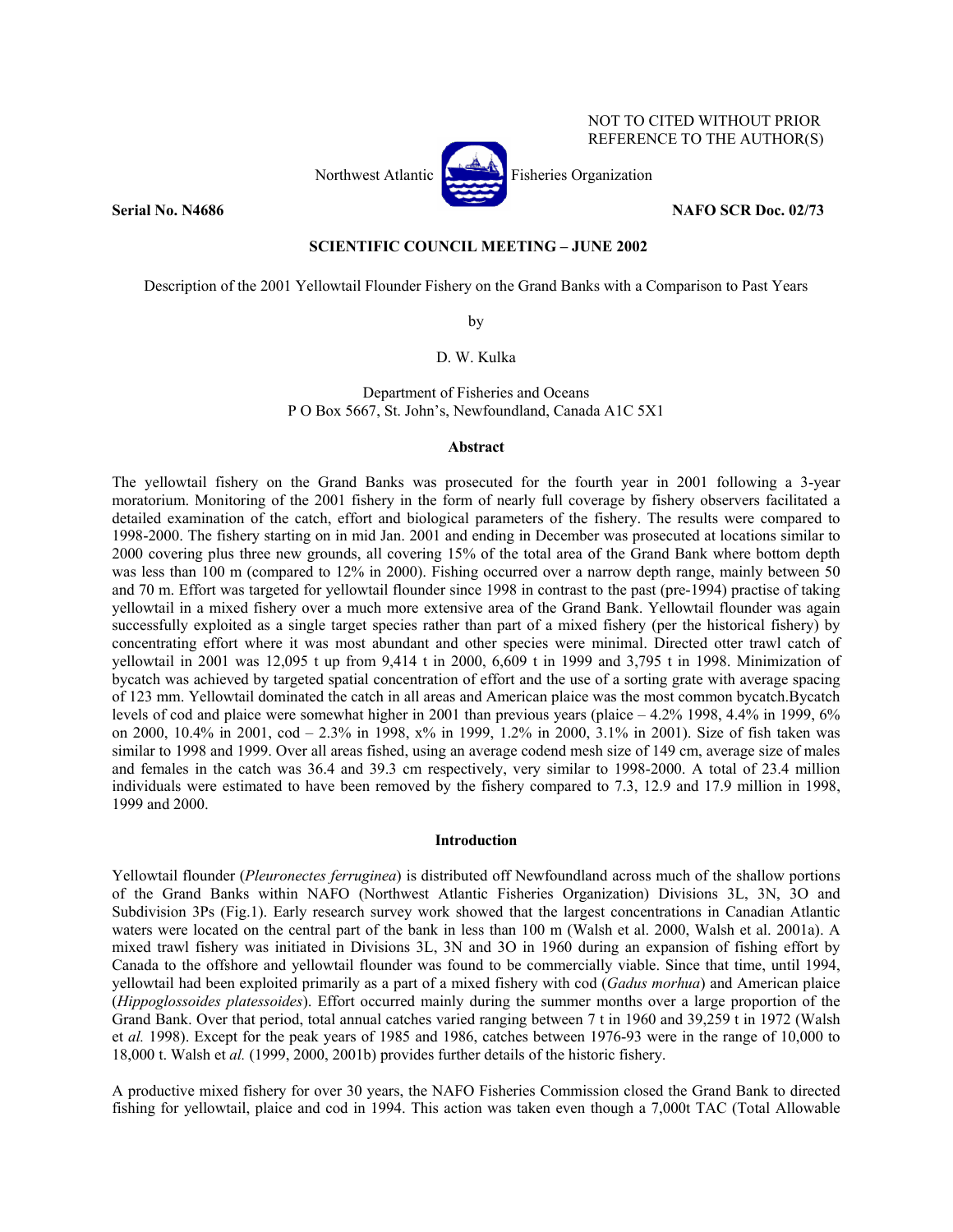Catch) for yellowtail had been recommended for that year. The fishery was closed because TAC's had been exceeded each year from 1985 to 1993, unreported catches outside 200 miles were a concern and overlapping cod and plaice stocks were in decline (NAFO Scientific Council). From 1995 until 1997, the only commercial catches of yellowtail on the Grand Banks occurred outside Canada's 200 mile limit, Reported as bycatch in other fisheries, 2,069 t was reported as taken primarily by Spain in 1994 subsequently falling to less than 300 t annually in 1995-97. Following 3 years of closure, the NAFO Scientific Council indicated that yellowtail in 3LNO was abundant enough to support a limited fishery in 1998 and an expanded fishery in 1999 with further expansion in 2000. The Council stipulated that the fishery be carefully monitored and sampled including 100% coverage by Canadian fishery observers.

Stock assessments for yellowtail in 3LNO from 1994 to 1996 indicated low biomass and a moratorium on fishing for yellowtail (as well as plaice and cod) remained in affect in those years. In 1997, no analytical assessment of yellowtail was possible due mainly to uncertainties with catch and catch-at-age data (NAFO Scientific Council). However, given the reduced mortality due to the three year moratorium on fishing, many age classes were contributing significantly to the biomass and that the stock size had increased since 1994. Thus, the Council indicated that the stock should be able to sustain a limited fishery and a commercial fishery for yellowtail flounder was re-instituted in 1998. However, the stock biomass had not returned to historic levels and Scientific Council recommended that the TAC not exceed 4,000 t for 1998. Based on increased biomass of fully recruited fish, the quota was increased to 6,000 t for 1999. Of this, 5,850 t was allocated to Canada to be fished solely within the 200 mile limit. NAFO allocated 80 t to the European Union and the remainder to "other". The quota was allocated in this manner based primarily on pre-moratorium allocations. In 2000 and 2001, the quota was increased to 10,000 t and 13,000 t respectively, again the largest proportion allocated to the Canadian offshore fleet.

The current paper focuses on spatial and temporal aspects of the 2001 fishery in comparison to 1998-2000 and the pre-moratorium fishery based on fishery observer data. The spatially detailed information collected by fishery observers was of use in assessing the impact of the fishery on the Grand Bank stocks and of benefit to industry is terms of strategic planning for upcoming fisheries. The analyses look at both catch and bycatch trends and size of yellowtail flounder taken in the fishery. It examines spatial configuration of the fishing activity with respect to the distribution of yellowtail, plaice and cod derived from research surveys.

# **Methods**

Fishery observers collected geo-referenced (latitude and longitude) information on the catch, effort, size of fish and other details of the capture of yellowtail such as gear configuration and fishing strategies from the 1998-2001 large vessel yellowtail fishery in a manner specified in Kulka and Firth (1987). Observer data for Maritimes based vessels (amounting to only 2% of the catch) were not available for this analysis and 65-100 ft vessels were not monitored. It is estimated that a total of 5,488 fishing sets were prosecuted in the 2001 directed Canadian offshore fishery. A ratio of the landed to the observed catch of yellowtail was used to adjust observed bycatch weight to an estimate of total weight caught for each species taken in the fishery. Table 1 lists by month and NAFO Division, catch, effort and fishery statistics for the 2001 Canadian offshore vessel yellowtail fishery: number of sets prosecuted and catch, average catch rates for yellowtail flounder, American plaice and cod, average depth fished, average codend mesh size and average sorting grate space used.

Potential mapping in SPANS (Anon 1997) was used to convert the commercial catch and effort to surface maps describing the distribution of the fishery and the distribution of yellowtail in NAFO Divisions 3N and 3O. The potential mapping method transforms points (fishing sets consisting of catch (tonnes) per hour for the commercial fisheries data and standardised catch (kg) per tow for survey data) to a continuous surface spatially depicting differential densities of fish (catch rate subareas) or density of fishing effort (areas depicting differential in sets per km<sup>2</sup>) by placing a circle around each point. The values of all points that fall within the circle (i.e. all points that are located within a specified distance of the circled point) is averaged and this value is assigned to the area encompassed by the circle. The procedure is repeated for each point creating overlapping circular areas equal to the total number of sets. A further averaging takes place where the circles overlap resulting in the creation of many more areas. The values from resulting areas are assigned to an underlying quadcell (a quadcell being a variable sized raster dividing the study area into a fine grid). An integration of classified quadcells forms a surface depicting density of the fish. For this method, by choosing the appropriate circle size, the technique effectively smoothes the data at its maximum resolution, i.e. at the spatial distance of the fishing sets without extrapolating beyond the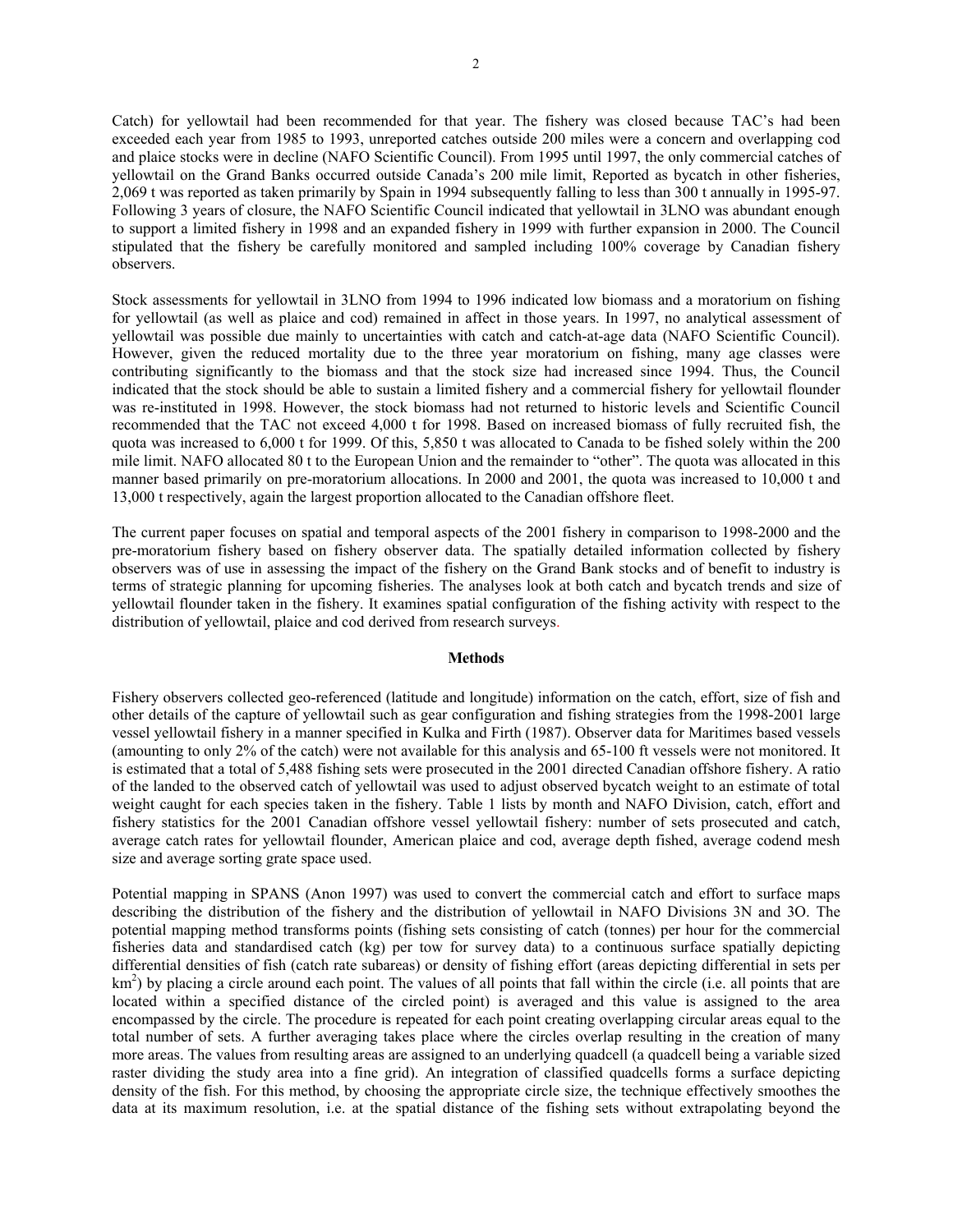bounds of the data or interpolating within the matrix of points. Refer to Anon (1997) and Kulka (1998) for a more detailed technical description of the potential mapping method and quadcell structure within SPANS and its application to mapping and biomass analyses of marine species.

For commercial fisheries data, a circle radius of 6 km was selected from a range of 1 to 8 km circles based on the criteria described above. Choosing this size had the added advantage that it corresponded the spatial scale of fishing effort. The length of a fishing set i.e. a typical set by a trawler fishing for yellowtail in 1998-2001 extended over about 13 km (corresponding to a circle radius of 6.5 km). Thus, calculations of areas fished at the spatial resolution of fishing activity reflected the true extent of the fishing grounds. The fishery took place at the conjunction of Divisions 3L, 3N and 3O. Both density of fishing and catch rates for yellowtail, plaice and cod were mapped.

Biological monitoring of the 2001 yellowtail fishery comprised the collection at sea by observers of catch lengths and ageing materials (otoliths) by sex. However, difficulties in interpretation of the growth rings of the otoliths prevented ageing of the fish (Dwyer et *al*. 2001). This information was gathered using the protocols outlined in Kulka and Firth (1987). The length samples materials covered all time periods and areas fished allowing for a detailed spatio-temporal analysis of fish sizes in the catches. Table 2 specifies the catch (landings) and sample weight, number of fish measured and number of otoliths collected for the analysis of fish size in the commercial catches by NAFO Division and month. A total of 1,807 length samples were taken comprising 367,587 fish were measured and sexed from the catches of the yellowtail fishery. Due to high the high level of coverage, the yellowtail catches were intensely sampled for length by sex. Proportion of total catch sampled was high, about 1.6% by weight and 1.1% by number. For all samples, weight was obtained by direct measurement. Sampling was spread proportionately across all fishing grounds and time periods and were spatially well distributed. Each length frequency was adjusted to the catch weight for each set prior to estimation of numbers caught by sex for each length group by area (fishing ground) and by month. Numbers of fish at age were estimated. Other narrative information including industry opinions on the fishery, fishing strategies and the stock status recorded in observer trip reports are also discussed in the context of patterns observed in the data.

## **Results and Discussion**

## **Description of the Fishery**

Historically (pre-1994), the directed Canadian fishery was prosecuted offshore by otter trawlers > 100 ft and it was this fleet sector that received most of the Canadian allocation from the fishery when the fishery was re-opened in 1998. Since the reopening, 9 vessels in 1998, 15 vessels in 1999 and 2000 and 19 vessels in 2001 participated in the large vessel fishery. In 2001, 97% or 12,676 t of the quota of 13,000 t was allocated to Canada, all to vessels  $> 100$ ft, similar to previous years. Against this allocation, 12,075 t of yellowtail flounder was taken in the directed otter trawl fishery (Table 4a). Yellowtail comprised 81% of the total catch in 2001 down from 90% in 2000. Bycatch comprised mainly American plaice (1,565 t, up from 616 t), skates (604 t, up from 164 t in 2000), cod (470 t, up from 125 t in 2000) and striped wolffish (70 t, up from 6 t in 2000). Virtually all of the plaice and cod were kept while 35% of the skate (primarily thorny, *Raja radiata*) were discarded. A total of 61 other species were captured incidentally in smaller amounts (total bycatch amounted to 2,917 t). This compares to 49 species (and 1,031 t of bycatch) recorded in the 2000 catches.

Yellowtail flounder taken by vessels < 100 ft in 2000 and 2001 (otter trawls, shrimp trawls, Scottish seines, and gillnets) were strictly in the form of bycatch. In 1998 and 1999, one vessel < 100 ft directed for yellowtail flounder. The manner in which the quota was allocated between 1998 and 2001 is summarized in Table 3a.

Time and area restrictions changed over time. For 1998, it was recommended that fishing should take place only after peak spawning was completed in June-July and the start date was set for Aug. 1. In 1999, fishing was permitted year round except from June 15-July 31, the peak period of spawning. There were no time restrictions in 2000 or 2001. The period of fishing in that year was Jan. 9 to Dec. 7. Fishing on the northern part of the Grand Bank (NAFO Div. 3L) was prohibited in 1998 given the continued low biomass index in this area but was opened to fishing in 2000 and 2001 as the biomass estimates in this area was considered to have increased sufficiently to sustain exploitation. Historically, NAFO Div. 3L was not an area of dense concentration of yellowtail and thus was not an important fishing ground for this species. Only 1.5% of the offshore otter trawl catch was taken in NAFO Div. 3L in 2001.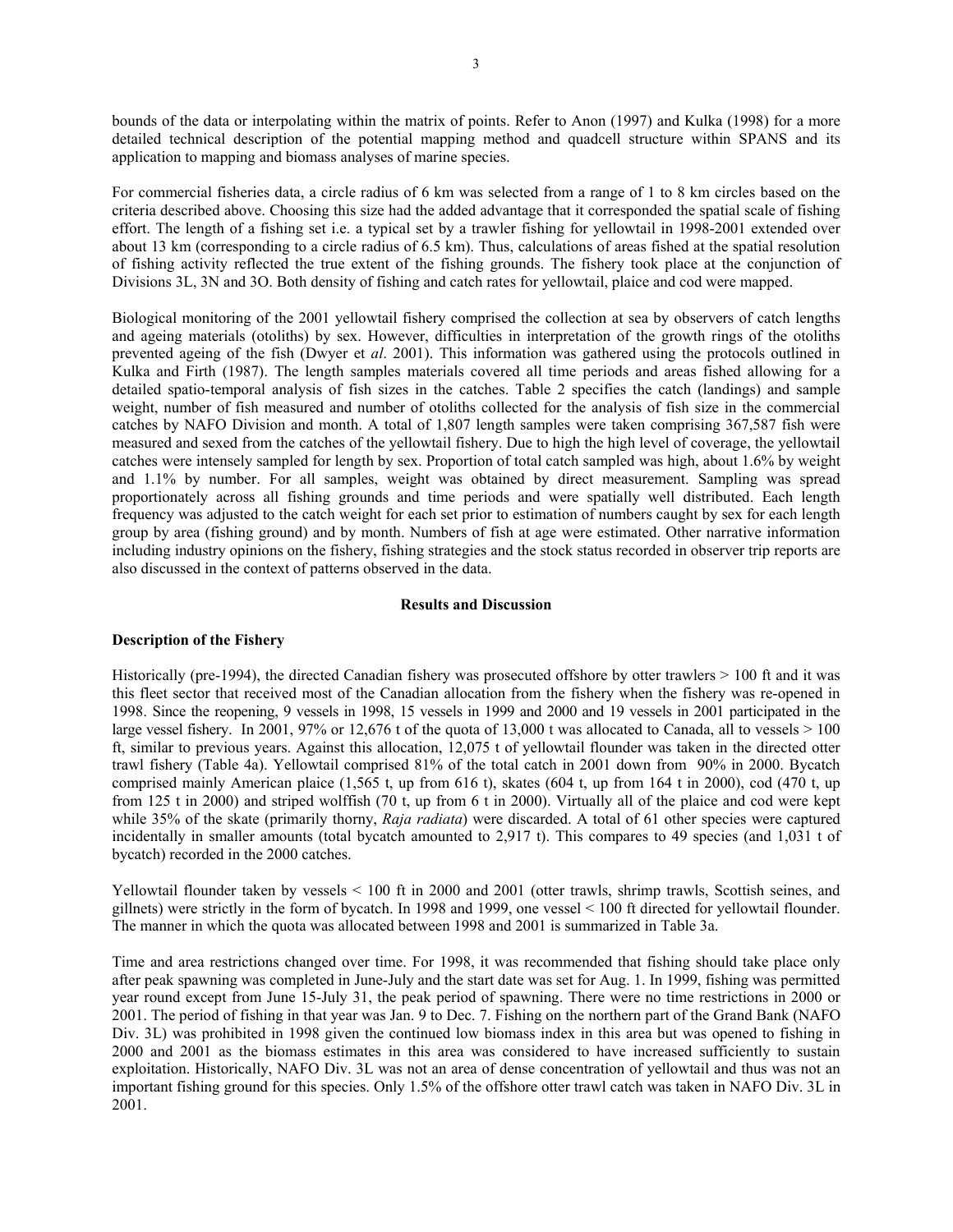Based in part on recommendations from NAFO, Atlantic Canada Conservation Harvesting Plans (CHP's) for vessels >100 ft were used to define the parameters of the yellowtail fishery in 1998 through 2001. Restrictions were put in place to minimize bycatch of cod and American plaice still under moratorium: "Pursuant to NAFO Conservation and Enforcement Measures, "incidental catches of (each of plaice and cod) could not exceed 1,250 kg or 5% by weight of the total weight on board, whichever is greater". Exceeding this level would result in closure for 10 days and the invocation of a test fishery before reopening.

Net material used was restricted to diamond configuration and minimum mesh size permitted was 145 mm. Based on an earlier recommendation, the 1999 CHP specified use of a minimum 155 mm diamond mesh in the codend. However, mesh size as small as 145 mm were observed in 1998-2001 and the average mesh size for 2001 was 149 (range of 145-158) mm, similar to years past (Fig, 2, Table 3b). Average mesh size used was consistent among areas and months (Table 1). Catch rate of Yellowtail flounder, American plaice and cod varied little in relation to mesh sizes used (Fig. 2).

Although vessels were not required by regulation to use sorting grates for the purpose of reducing bycatch, all Newfoundland vessels employed a rigid grate most of the time as a measure to maintain bycatch below the 5% threshold that would lead to closure of the fishery. An earlier joint study by Industry Development Division of Fisheries and Oceans and the fishing industry (Hickey et *al.* 1995) showed that by use of a rigid vertically oriented grate, cod bycatch could be reduced at locations where they mixed with flatfish species. Kulka (2000) reported on the effectiveness of the grate in the 1998-1999 fisheries. The grate spacing varied between 95 and 155 mm averaging 123 mm in 2001 (slightly higher than in past years, Table 3b). Grate spacing used was consistent among areas and months (Table 1).

A small fish protocol was employed in all years to avoid excessive catch of small (not yet mature) fish. Under this directive, if the number of undersized fish exceeded 15% of the catch on any day, an area would be closed to yellowtail fishing for 10 days. For monitoring purposes, yellowtail flounder were considered undersized if less than 30 cm.

The 2001 Conservation Measures for Canadian Fleets Fishing for 3LNO Yellowtail Flounder can be summarized as follows:

- Canadian vessels will be restricted to fishing inside 200 miles in 3LNO.
- A minimum mesh size of 145mm will be used when directing for 3LNO yellowtail flounder.
- The by-catch protocols will be applied pursuant to Part I, Section A.4(b) of the NAFO Conservation and Enforcement Measures, which states that "In cases where a ban on fishing is in force, incidental catches of the species concerned may not exceed 1,250 kg or 5%, whichever is the greater". The percentage is calculated as the percentage, by weight, for each species of the total catch retained on board.
- The small fish protocols will be applied with a minimum fish size of 30 cm for yellowtail flounder in 3LNO. Areas will be closed for the specified fleet sector for a minimum of 10 days when the number of undersized yellowtail flounder reaches or exceeds 15% of the catch. The fishery can only re-open following a test fishery indicating that small fish is no longer a problem.
- Vessels directing for 3LNO yellowtail flounder will be subject to 100% observer coverage inside 200 miles in order to facilitate monitoring of conservation measures and collection of data.
- A dockside-monitoring program is to be in place to monitor all landings.

In terms of Spawning and Juvenile fish areas, closed areas were considered but were not implemented.

Monthly trends in the catch and effort for the 2001 yellowtail fishery (Table 1 and Fig. 3) are similar to what was observed in 2000. Most of the effort was concentrated April, May, October and November although fishing occurred in all months except July and August,. The period of non-fishing in July and August was an effort by the industry to minimize fishing during spawning. It may also have had the effect of reducing bycatch of American plaice. Fig.4 shows that the catch rate of American plaice was increasing during the period prior to July. Catches were correspondingly high during those months. Catch rates of yellowtail flounder were (Fig. 4 and Table 1) lowest in the early part if the year, averaging about 0.4 t per hour until May. From May onward, catch rate averaged about 0.8 t per hour. American plaice catch rates were also lowest in the early part of the fishery increasing to about 0.2 t per hour during April. In the fall, catch rates were low in Oct., increasing into Dec. Cod catch rates remained low through the fishing season. In terms of area, the highest yellowtail, American plaice and cod catch rates were achieved in NAFO Div. 3O.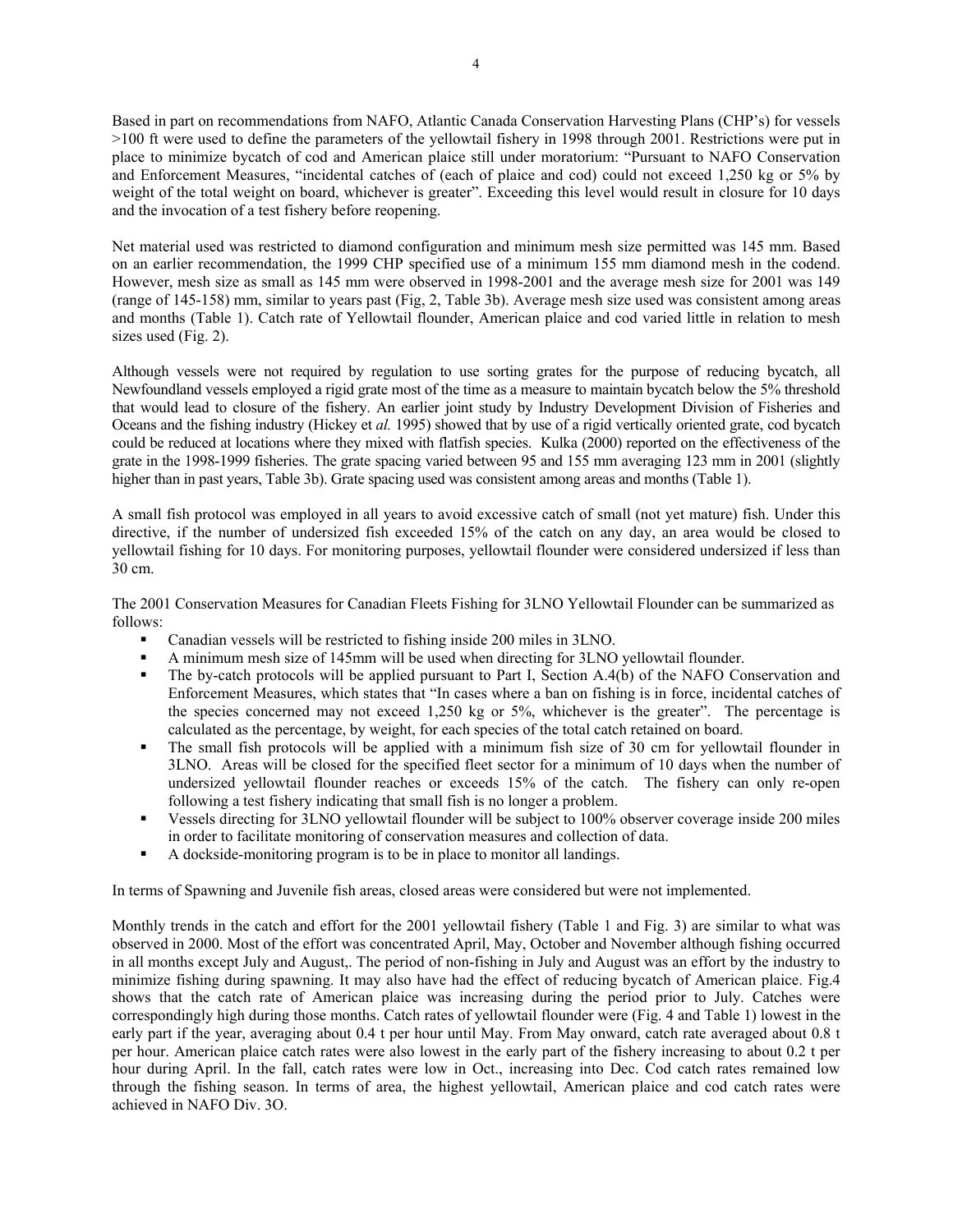A full description of the 1998, 1999 and 2000 fisheries can be found in Kulka (1999, 2000 and 2001).

### **Spatial analysis of the Canadian fishery**

At depths less than 100 m, the Grand Bank is a large, relatively flat area covering 135,000 km2 (Fig. 1). Yellowtail flounder are distributed over most of this area in varying densities (Kulka 2000, Walsh et *al.* 2000). The records collected by fishery observers show that the 2001 fishing grounds for yellowtail covered 21,273 km<sup>2</sup> or 15% of the area of the Grand Bank at depths less than 100 m. This area fished in 2001 was about 20% bigger than in 2000 but only 33% of the area covered by the historical (pre-1994) fishery (Fig. 5). The historic fishery covered a more extensive area since it targeted not only yellowtail but also cod and American plaice in a mixed fishery. Proportion of each of the three target species sought in the historic fishery and thus grounds fished resulted from market requirements. Fishing location since 1998 resulted from a bycatch minimization strategy. Thus, 95% of the effort occurred between 50 and 90 m in the 1998-2001 fisheries whereas the pre-1994 fisheries were dispersed over a greater range of depths where concentrations of cod and plaice overlapped with yellowtail flounder.

The 2000 and 2001 fisheries took place mainly at two distinct locations near the intersection of Divisions 3L, 3N and 3O (Fig. 6, the two main grounds delineated by boxes in Fig. 6a). In 2000, the northern ground comprised about 40% of the total fishing effort while the southern box comprised 55% of the effort. An increase in area fished in 2001 was due to an expansion to three new areas fished (encircled in Fig. 6b), one located just east of the Whale Deep and the other a southward expansion of the south ground (lower box, Fig. 6a) centred at Lat 45<sup>0</sup>. Average depth fished in the northern box was somewhat shallower at the southern location (57 m) compared to 74 m for the northern box. Much of the area fished in 1998 to 2001 corresponded with of locations of high catch rates of yellowtail flounder seen in the pre-1994 fisheries (refer to Fig. 7c, left panel).

As in 1998-2001, about half of the total area fished contained 98% of the fishing sets. Thus, fishing effort for yellowtail flounder was again highly localized compared to the pre-moratorium mixed fishery that was considerably more dispersed. The concentration of effort was the result of targeting of areas where yellowtail flounder were aggregated and other species, primarily American plaice and cod were dispersed. A detailed description of grounds fished in previous years is provided in Kulka (1999, 2000 and 2001).

Catch rate (t per hour), reflecting local density of the yellowtail flounder varied over the area fished (Fig. 7). The areas that produced the best catch rates in 1991-93 were similar to the highly fished areas in 1998 to 2001 except for the area straddling the 3LN border. This northern ground was the most productive area since 1999 where catches often exceeded 1 t per hour but where catch rates were very low in previous years. Over most of the area fished (except near the 3NO border), catch rates were lower in 2001 compared to 2000. Table 3c shows that the average catch rate of yellowtail flounder was 20% lower in 2001 compared to 2000 but similar to 1998.

Distribution of plaice bycatch rates in 2001 is similar to what was observed in 2000 (Fig. 8b vs. 8a) and 1998 and 1999 (Kulka 2001). Plaice catch rates although variable were generally higher north of Lat.  $45^0$  and in the vicinity of the Southeast Shoal. Areas of high catch rates of American plaice tended to correspond with areas of high yellowtail flounder catch rates making it difficult to avoid some bycatch pf plaice. The three new areas fished in 2001 (circled areas in Fig. 7) tended to have a mix of catch rates. The proportion of American plaice in the catch was higher in 2001 compared to 2000 and earlier years (10.4% of the catch in 2001 comprised American plaice vs. 6% in 2000). For cod, the highest catch rates occurred on the periphery of the grounds where plaice were relatively low (Fig. 9) but was low at all locations fished.

The depth range fished was for yellowtail flounder was quite narrow, between 28 and 88 m concentrated mainly between 50 and 70 m (Fig. 10). The fishery in NAFO Div. 3N was shallower than in 3O which was shallower than 3L. Catch rates of yellowtail flounder were lowest at depths < 40 m although effort at those depths was very limited. American plaice catch rates increased with depth over all areas fished. Cod varied little over the depth ranges fished

The relationship between density of yellowtail (reflected by catch rate) and density of plaice and cod bycatch is further illustrated in Fig. 11. In both 2000 and 2001, high plaice catch rates corresponded with high yellowtail rates while cod is higher where yellowtail is low. Thus avoidance of plaice bycatch is problematic, particularly in 2001. Catch rates of American plaice were considerably higher in relation to yellowtail flounder catch rates. Thus, the fleet concentrated its 2001 effort where yellowtail flounder catch rates were less than optimal (0.4-0.6 t per hour) in order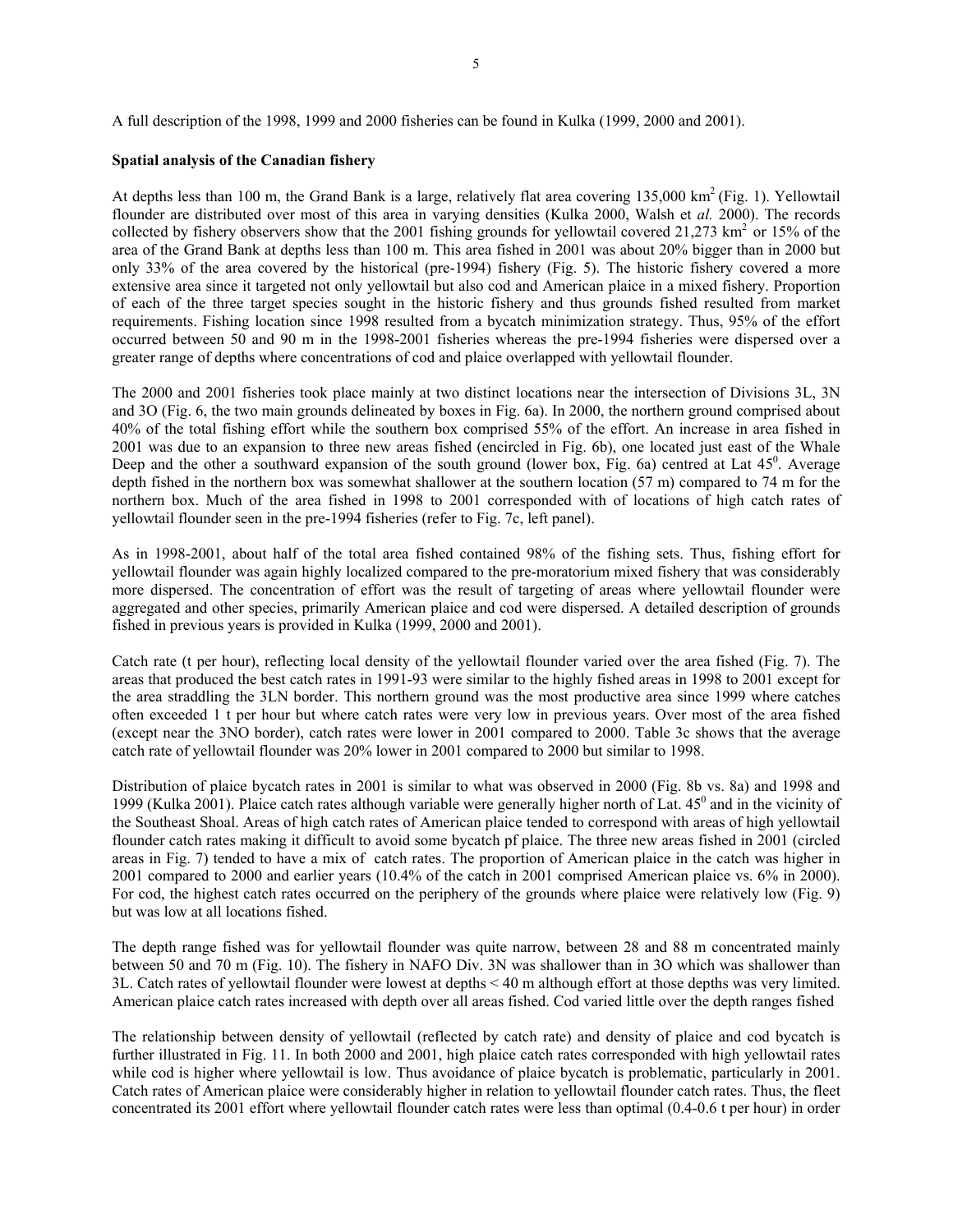to avoid excessive plaice bycatch (Fig. 1b). This resulted in a lower average catch rate of 0.732 t per hour in 2001 vs. 0,910 t per hour in 2000. Table 3c shows that plaice comprised 10.4% of the total catch in the 2001 directed yellowtail fishery compared to 6% in 2000, 4.4% in 1999 and 4.2% in 1998. Cod bycatch in 2001 was 3.1% compared to 1.6% in 2000, 2.3% in 1998 to 1.2% in 2000.

# **Length and Age Composition**

Table 2, listing fish sampling statistics and numbers of fish caught by area by month, shows that the sampling of size by sex in the fishery was very intense. Overall, 1.6% of the total tonnage of fish landed from the otter trawl fishery was sampled (1.53% in 2000, 1.6% in 2001). Fishery observer records indicated that 12,075 t of yellowtail flounder were taken in the 2001 directed Canadian fishery compared to 9,409 t in 2000. It is this number that is used in the calculation of removals (numbers at length). In total, it is estimated that 6.3 million males and 11.6 million females were removed by the directed offshore fishery (Table 5b). Length frequencies of commercial catches of yellowtail are illustrated in Figure 12. Across all Divisions and time periods, the shape of the catch frequencies were uni-modal with an average size of 38.3 cm and a range of 15 to 59 cm in 2001 and very nearly the same in 2000, 37.7 cm and a range of 10 to 63 cm (Table 5). In 2001, males averaged 36.3 cm, females 39.2 cm.

Figure 12a (2000) and b (2001) and Table 5a (2000) and b (2001) indicate that mean and mode of males and females was consistent among NAFO Divisions. The shapes of both the male and female curves and the average size of males and females were similar to what was observed in 1999 and 2000 (Kulka 2000, 2001). It was estimated that a total of 23 million fish were taken in the 2001 fishery compared to 7.3, 12.9 and 17.9 million fish in 1998, 1999 and 2000. The increased numbers related to increased catches rather than changes in size of fish caught.

#### **Conclusions**

Intense monitoring of the 1998-2001 yellowtail fisheries in the form of nearly full coverage by fishery observers facilitated a detailed spatial and temporal examination of the fishery. Across all years, in terms of meeting both management and commercial objectives, analyses of the observer data indicate that the 2001 fishery for yellowtail can be considered largely successful. Nearly all of the quota was taken, catch rates of yellowtail were higher than what was achieved just prior to closure of the fishery in 1991-93 (because of localized fishing on areas of high abundance), bycatch of plaice and cod was minimized (due to the localized fishing and employment of a sorting grate, although plaice bycatch slightly exceed the 5% cutoff) and small fish (less than 30 cm) constituted only a very small proportion of the catch (using codend mesh ranging from 145 to 160 mm. In 2001, although there were very limited data available on maturities, the protracted season meant that part of the fishery did take spawning fish. However, the industry kept effort to a minimum during peak spawning season in the summer (no fishing in July and August in 200 and 2001). Unlike pre-moratorium years, the 1998-2001 fisheries were truly directed for yellowtail and concentrating effort where yellowtail was abundant resulted in protection of the depressed cod and plaice stocks in Divisions 3N and 3O and higher average catch rates than in past years.

However, some industry participants in this fishery continue to suggest that bycatch restrictions set out in the management plans resulted in yellowtail being exploited over a very restricted area thus hampering the ability to fish for yellowtail over the entire extent of its distribution. For 2001, the fishery was extended further to the to the south and west. Bycatch of American plaice increased to 10% but this does not appear to be a result of the expanded are fished but rather an increase in abundance over the entire area fished. While the existence of other (un-fished) yellowtail concentrations is possible, fishing activity being limited to the 2001 grounds did not appear to negatively affect the ability of the fleet to sustain very good catch rates (although catch rate of yellowtail flounder was lower by 20% on average in 2001 compared to 2000). Based on historic patterns, it seems likely that if the fishing effort in were to be extended to areas covered by the historic fishery, this would likely result in lower catch rates of yellowtail flounder and an increase in bycatch. An additional concern is that yellowtail might be over-exploited within the localized areas fished. However, there was no evidence of cropping out on the grounds fished.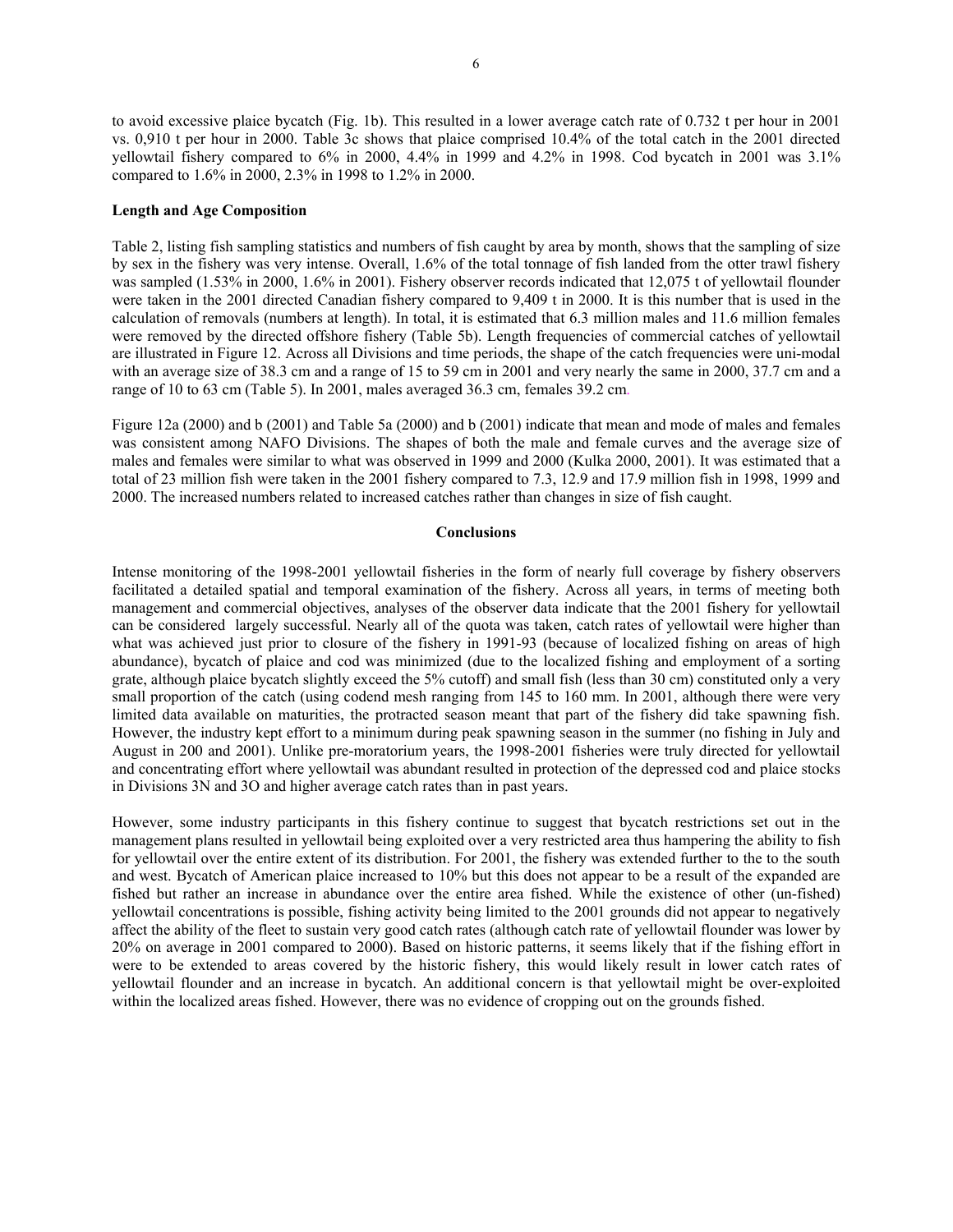#### **References**

Anon, 1997. SPANS. Vers. 7. Prospector Reference Manual. TYDAC Research Inc.

Dwyer, K., S. J. Walsh, S. E. Campana and M. F. Veitch 2001. Analysis of Age Validation Studies in Yellowtail Flounder. NAFO SCR Doc. 01/51, Serial No. N4429. 13 p.

Hickey, W. M., G. Brothers and D. L. Boulos 1995. A study of cod/flatfish separation in otter trawls with the use of rigid grates. Can. Tech. Rep. Fish. Aquat. Sci. No. 2027 35p.

Kulka, D. W. and J. R. Firth 1987. Observer Program Training Manual - Newfoundland Region. Can. Tech. Rpt. Fish. Aquat. Sci. No. 1355 (Revised). 197 p.

Kulka, D. W. 1991. A description of fisheries in the vicinity of significant oil discovery areas off Newfoundland. Can. Tech. Rep. Fish. Aquat. Sci. No. 1787 126 p.

Kulka D. W. 1998. SPANdex - SPANS geographic information system process manual for creation of biomass indices and distributions using potential mapping. DFO Atl. Fish. Res. Doc. 98/60 28p.

Kulka, D. W. 1999. A re-emerging fishery – Description of the 1998 yellowtail flounder fishery on the Grand Banks with a comparison to the historic effort. NAFO SCR Doc. 99/61 38 p.

Kulka, D. W. 2000. Re-emergence of a traditional fishery in a different form - description of the 1998 and 1999 yellowtail flounder fishery on the Grand Banks with a comparison to the historic mixed fishery. NAFO SCR Doc. 00/58, Serial No. N4299. 45 p.

Kulka, D. W. 2001. Description of the 2000 Yellowtail Flounder Fishery on the Grand Banks with a Comparison to the 1998 and 1999 Fishery. SCR Doc. 01/71, Serial No. N4449. 23 p.

Walsh, S. J. 1992. Factors influencing distribution of juvenile yellowtail flounder (*Limnada ferruginea*) on the Grand Bank of Newfoundland. Neth. J. Sea Res. 29:193-203.

Walsh, S. J., W. B. Brodie, M. Veitch, D. Orr, C. McFadden and D. Maddock-Parsons 1998. An assessment of the Grand Bank Yellowtail flounder stock in NAFO Divisions 3LNO. NAFO SCR Doc. 98/72 78p.

Walsh, S. J., W. B. Brodie, M. J. Morgan, D. Power and M. Veitch 1999. The 1999 assessment of Grand Bank yellowtail flounder stock in NAFO Divisions 3LNO. NAFO SCR Doc. 99/68 x p.

Walsh, S. J., M. J Veitch, M. J. Morgan, W. R. Bowering and W. B. Brodie 2000. Distribution and abundance of yellowtail flounder (Limanda ferruginea) on the Grand Bank NAFO Divisions 3LNO as derived from annual Canadian bottom trawl surveys. NAFO SCR Doc. 00/35 54 p.

Walsh, S. J., M. F. Veitch, and W. B. Brodie 2001a. Yellowtail Flounder (Limanda ferruginea) Distribution and Abundance on the Grand Bank, NAFO Divisions 3LNO, 1984-2000. NAFO SCR Doc. 01/50 40 p.

Walsh, S. J., M. J Morgan, D. Power and C. Darby 2001b. The Complete 2001 Assessment of Grand Bank Yellowtail Flounder Stock in NAFO Divisions 3LNO. NAFO SCR Doc. 01/76 59 p.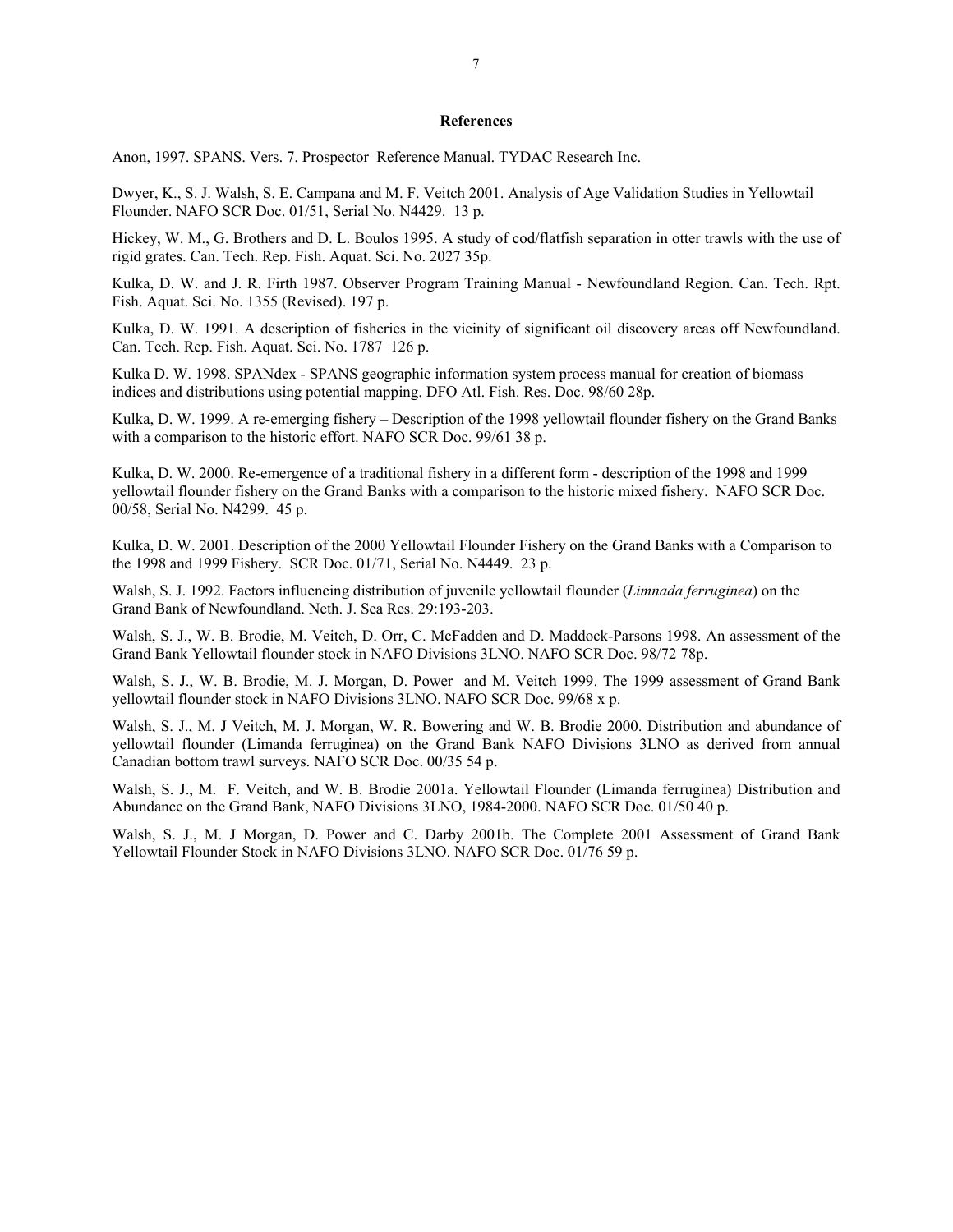Table 1. Catch, effort and fishery statistics for the 2001 Canadian offshore vessel yellowtail fishery by NAFO Division and month. Upper panel shows number of sets prosecuted and catch. Middle panel show average catch rates for yellowtail flounder, American plaice and cod. Lower panel shows average depth fished, average codend mesh size and average sorting grate space used.

|              |     | # of sets |       |       |     | Yellowtail Catch (t) |       | All<br>302<br>390<br>94<br>1,467<br>2,174 |  |  |  |  |  |
|--------------|-----|-----------|-------|-------|-----|----------------------|-------|-------------------------------------------|--|--|--|--|--|
| <b>Month</b> | 3L  | 3N        | 30    | All   | 3L  | 3N                   | 30    |                                           |  |  |  |  |  |
| Jan          | 3   | 205       | 0     | 208   | 0   | 302                  | 0     |                                           |  |  |  |  |  |
| Feb          | 3   | 313       | 2     | 318   | 0   | 390                  | 0     |                                           |  |  |  |  |  |
| Mar          | 1   | 70        | 8     | 79    | 0   | 93                   | 1     |                                           |  |  |  |  |  |
| Apr          | 5   | 753       | 5     | 763   | 0   | 1,466                | 1     |                                           |  |  |  |  |  |
| May          | 99  | 780       | 77    | 956   | 158 | 1,858                | 157   |                                           |  |  |  |  |  |
| Jun          | 0   | 2         | 282   | 284   | 0   | 1                    | 703   | 704                                       |  |  |  |  |  |
| Sep          | 3   | 237       | 430   | 670   | 6   | 545                  | 1,080 | 1,631                                     |  |  |  |  |  |
| Oct          | 0   | 575       | 559   | 1.134 | 0   | 1.231                | 1,183 | 2,414                                     |  |  |  |  |  |
| Nov          | 0   | 826       | 114   | 940   | 0   | 2,229                | 180   | 2,409                                     |  |  |  |  |  |
| Dec          | 0   | 126       | 7     | 133   | 0   | 476                  | 15    | 490                                       |  |  |  |  |  |
| All          | 114 | 3.886     | 1.485 | 5.485 | 165 | 8,590                | 3.320 | 12.075                                    |  |  |  |  |  |

|       |       | Avg chr yellow (t/hr) |       |       |       | Avg chr plaice (t/hr) |       |       |       | Avg chr cod | (t/hr) |       |
|-------|-------|-----------------------|-------|-------|-------|-----------------------|-------|-------|-------|-------------|--------|-------|
| Month | 3L    | 3N                    | 30    | All   | 3L    | 3N                    | 30    | All   | 3L    | 3N          | 30     | All   |
| Jan   | 0.019 | 0.442                 |       | 0.436 | 0.001 | 0.039                 |       | 0.039 | 0.000 | 0.001       |        | 0.001 |
| Feb   | 0.010 | 0.346                 | 0.011 | 0.340 | 0.001 | 0.035                 | 0.003 | 0.034 | 0.000 | 0.001       | 0.000  | 0.001 |
| Mar   | 0.008 | 0.385                 | 0.036 | 0.344 | 0.000 | 0.038                 | 0.012 | 0.035 | 0.000 | 0.000       | 0.005  | 0.001 |
| Apr   | 0.031 | 0.541                 | 0.087 | 0.535 | 0.001 | 0.059                 | 0.129 | 0.059 | 0.000 | 0.000       | 0.013  | 0.000 |
| May   | 0.573 | 0.792                 | 1.075 | 0.792 | 0.137 | 0.135                 | 0.224 | 0.143 | 0.003 | 0.004       | 0.034  | 0.006 |
| Jun   |       | 0.528                 | 0.835 | 0.833 |       | 0.200                 | 0.239 | 0.239 |       | 0.000       | 0.029  | 0.028 |
| Sep   | 0.711 | 0.738                 | 0.872 | 0.824 | 0.071 | 0.037                 | 0.089 | 0.071 | 0.033 | 0.086       | 0.043  | 0.058 |
| Oct   |       | 0.705                 | 0.746 | 0.725 |       | 0.065                 | 0.152 | 0.108 |       | 0.042       | 0.073  | 0.058 |
| Nov   |       | 0.861                 | 0.483 | 0.815 |       | 0.076                 | 0.087 | 0.077 |       | 0.014       | 0.043  | 0.018 |
| Dec   |       | 1.933                 | 0.759 | 1.869 |       | 0.309                 | 0.285 | 0.308 |       | 0.016       | 0.002  | 0.016 |
| All   | 0.517 | 0.717                 | 0.789 | 0.732 | 0.120 | 0.082                 | 0.149 | 0.101 | 0.004 | 0.016       | 0.051  | 0.025 |

|       |     | Avg depth (m) |    |     |     | Avg codend (mm) |     |     |     | Avg Grate space (mm)<br>3L<br>3Ν<br>30<br>123<br>121<br>123<br>123<br>120<br>124<br>122<br>123<br>122<br>123<br>121<br>123<br>123<br>122<br>123 |     |     |  |
|-------|-----|---------------|----|-----|-----|-----------------|-----|-----|-----|-------------------------------------------------------------------------------------------------------------------------------------------------|-----|-----|--|
| Month | 3L  | 3N            | 30 | All | 3L  | 3N              | 30  | All |     |                                                                                                                                                 |     | All |  |
| Jan   | 76  | 52            |    | 53  | 147 | 147             |     | 147 |     |                                                                                                                                                 |     | 121 |  |
| Feb   | 79  | 51            | 71 | 52  | 147 | 148             | 149 | 148 |     |                                                                                                                                                 |     | 123 |  |
| Mar   | 71  | 58            | 73 | 60  | 147 | 148             | 149 | 148 |     |                                                                                                                                                 |     | 122 |  |
| Apr   | 73  | 57            | 76 | 57  | 150 | 149             | 148 | 149 |     |                                                                                                                                                 |     | 123 |  |
| May   | 194 | 68            | 71 | 81  | 149 | 150             | 149 | 150 |     |                                                                                                                                                 |     | 123 |  |
| Jun   |     | 57            | 70 | 70  |     | 148             | 149 | 149 |     |                                                                                                                                                 |     | 123 |  |
| Sep   | 78  | 55            | 69 | 64  | 146 | 149             | 149 | 149 | 120 | 125                                                                                                                                             | 125 | 125 |  |
| Oct   |     | 55            | 70 | 62  |     | 150             | 149 | 149 |     | 122                                                                                                                                             | 122 | 122 |  |
| Nov   |     | 57            | 71 | 59  |     | 150             | 151 | 150 |     | 123                                                                                                                                             | 122 | 123 |  |
| Dec   |     | 51            | 66 | 52  |     | 150             | 151 | 150 |     | 123                                                                                                                                             | 123 | 123 |  |
| All   | 178 | 58            | 70 | 64  | 149 | 149             | 149 | 149 | 123 | 123                                                                                                                                             | 123 | 123 |  |

|               |       |       | Average      |        |        | Catch (t)     |      |        | Average CPUE (t) |       |
|---------------|-------|-------|--------------|--------|--------|---------------|------|--------|------------------|-------|
|               |       | Grate |              | Codend |        |               |      |        |                  |       |
| <b>INAFO</b>  | # ofl | space | <b>Depth</b> | mesh   | Yellow |               |      | Yellow |                  |       |
| IDiv.         | setsl | (mm)  | (m)          | (cm)I  | tail   | <b>Plaice</b> | Codl | tail   | <b>Plaice</b>    | Cod   |
| 3L            | 114   | 123   | 178          | 149    | 184    | 40            |      | 0.517  | 0.120            | 0.004 |
| 3N            | 3,886 | 123   | 58           | 149    | 8.690  | 930           | 173  | 0.717  | 0.082            | 0.016 |
| 130           | 1,485 | 123   | 70           | 149    | 3.201  | 542           | 232  | 0.789  | 0.149            | 0.051 |
| <b>T</b> otal | 5,485 | 123   | 64           | 149    | 12.075 | 1,512         | 407  | 0.732  | 0.101            | 0.025 |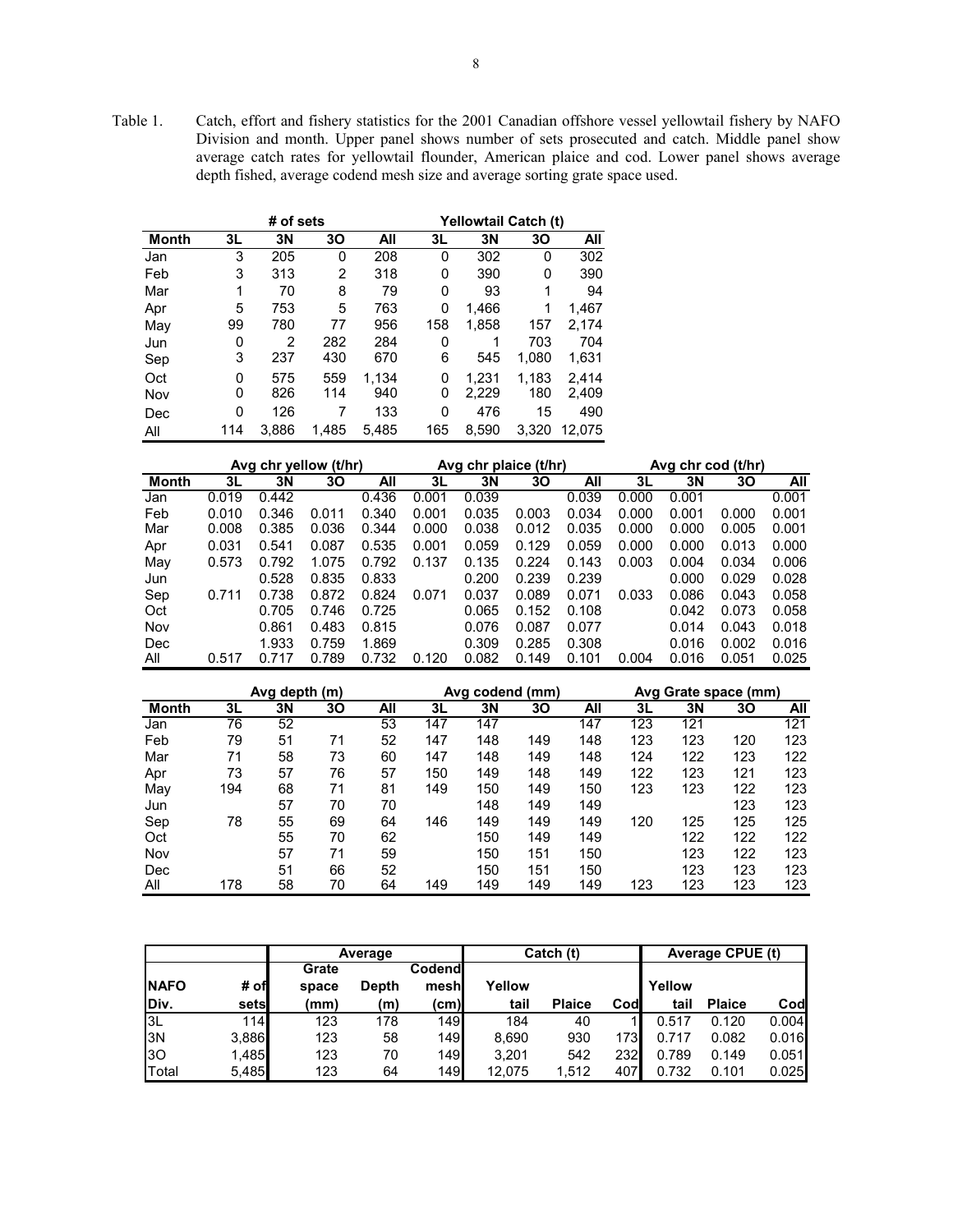Table 2. Landings and biological sampling coverage of the Canadian fishery for yellowtail, by fishing ground, by month for the 2001 yellowtail fishery. Table includes samples collected by both port samplers and fishery observers.

|                 |       |                            |                  | Percent of catch |                         |          | Male Avg | Female            |
|-----------------|-------|----------------------------|------------------|------------------|-------------------------|----------|----------|-------------------|
| <b>NAFO</b>     |       |                            | $2$ Catch weight | sampled (by      | Number of               | Number   |          | Length Avg Length |
| Division        | Month | $\frac{1}{2}$ Landings (t) | sampled (t)      | weight)          | Samples                 | measured | (cm)     | (cm)              |
| 3L              | Jan   | $\overline{0}$             | 0.045            | 100.0%           | 1                       | 188      |          |                   |
|                 | Feb   |                            |                  |                  |                         |          |          |                   |
|                 | Mar   |                            |                  |                  |                         |          |          |                   |
|                 | Apr   | $\pmb{0}$                  | 0.09             | 100.0%           | $\overline{\mathbf{c}}$ | 211      |          |                   |
|                 | May   | 155                        | 8.765            | 5.7%             | 82                      | 16,531   |          |                   |
|                 | Jun   | 0                          | 0.325            | 100.0%           | $\overline{\mathbf{c}}$ | 543      |          |                   |
|                 | Jul   | 3                          | 0.464            | 15.5%            | 3                       | 788      |          |                   |
|                 | Aug   | 19                         | 0.715            | 3.8%             | 5                       | 1,312    |          |                   |
|                 | Sep   | 6                          | 4.669            | 77.8%            | 49                      | 9,268    |          |                   |
|                 | Oct   | 1                          | 0.618            | 100.0%           | $\overline{7}$          | 1,199    |          |                   |
|                 | Nov   |                            |                  |                  |                         |          |          |                   |
|                 | Dec   |                            |                  |                  |                         |          |          |                   |
|                 | All   | 184                        | 76               | 8.5%             | 151                     | 30,040   | 35.8     | 38.3              |
| $3\overline{N}$ | Jan   | 298                        | 5.029            | 1.7%             | 57                      | 9,435    |          |                   |
|                 | Feb   | 374                        | 6.715            | 1.8%             | 72                      | 13,986   |          |                   |
|                 | Mar   | 91                         | 10.566           | 11.6%            | 127                     | 20,705   |          |                   |
|                 | Apr   | 1,543                      | 26.183           | 1.7%             | 246                     | 52,538   |          |                   |
|                 | May   | 1,837                      | 19.912           | 1.1%             | 178                     | 41,110   |          |                   |
|                 | Jun   | 3                          | 1.178            | 39.3%            | 15                      | 2,150    |          |                   |
|                 | Jul   | 35                         | 1.148            | 3.3%             | 8                       | 2,103    |          |                   |
|                 | Aug   | 27                         | 0.918            | 3.4%             | 5                       | 1,775    |          |                   |
|                 | Sep   | 528                        | 11.967           | 2.3%             | 110                     | 23,627   |          |                   |
|                 | Oct   | 1,157                      | 23.526           | 2.0%             | 230                     | 45,864   |          |                   |
|                 | Nov   | 2,221                      | 24.781           | 1.1%             | 225                     | 46,946   |          |                   |
|                 | Dec   | 576                        | 2.238            | 0.4%             | 15                      | 4,153    |          |                   |
|                 | AΙΙ   | 8,690                      | 134              | 1.5%             | 1,288                   | 264,392  | 35.8     | 38.8              |
| $3\overline{O}$ | Jan   |                            |                  |                  |                         |          |          |                   |
|                 | Feb   | 0                          | 0.022            | 100.0%           | 1                       | 45       |          |                   |
|                 | Mar   | 1                          | 0.127            | 12.7%            | 1                       | 261      |          |                   |
|                 | Apr   | 1                          | 0.442            | 44.2%            | 4                       | 882      |          |                   |
|                 | May   | 169                        | 3.287            | 1.9%             | 21                      | 5,232    |          |                   |
|                 | Jun   | 687                        | 11.407           | 1.7%             | 111                     | 22,878   |          |                   |
|                 | Jul   | 20                         | 0                | 0.0%             |                         |          |          |                   |
|                 | Aug   | 9                          | 0                | 0.0%             |                         |          |          |                   |
|                 | Sep   | 1,032                      | 10.536           | 1.0%             | 98                      | 19,119   |          |                   |
|                 | Oct   | 1,099                      | 10.225           | 0.9%             | 99                      | 18,723   |          |                   |
|                 | Nov   | 174                        | 3.253            | 1.9%             | 32                      | 5,757    |          |                   |
|                 | Dec   | 9                          | 0.115            | 1.3%             | 1                       | 258      |          |                   |
|                 | All   | 3,201                      | 39               | 1.2%             | 368                     | 73,155   | 36.7     | 40.6              |
| All             | Jan   | 298                        | 5                | 1.7%             | 58                      | 9,623    |          |                   |
|                 | Feb   | 374                        | 7                | 1.8%             | 73                      | 14,031   |          |                   |
|                 | Mar   | 92                         | 11               | 11.6%            | 128                     | 20,966   |          |                   |
|                 | Apr   | 1,544                      | 27               | 1.7%             | 252                     | 53,631   |          |                   |
|                 | May   | 2,161                      | 32               | 1.5%             | 281                     | 62,873   |          |                   |
|                 | Jun   | 690                        | 13               | 1.9%             | 128                     | 25,571   |          |                   |
|                 | Jul   | 58                         | $\boldsymbol{2}$ | 2.8%             | 11                      | 2,891    |          |                   |
|                 | Aug   | 55                         | $\boldsymbol{2}$ | 3.0%             | 10                      | 3,087    |          |                   |
|                 | Sep   | 1,566                      | 27               | 1.7%             | 257                     | 52,014   |          |                   |
|                 | Oct   | 2,257                      | 34               | 1.5%             | 336                     | 65,786   |          |                   |
|                 | Nov   | 2,395                      | 28               | 1.2%             | 257                     | 52,703   |          |                   |
|                 | Dec   | 585                        | $\boldsymbol{2}$ | 0.4%             | $16\,$                  | 4,411    |          |                   |
|                 | Αll   | 12,075                     | 189              | 1.6%             | 1,807                   | 367,587  | 36.1     | 39.2              |

<sup>1</sup> Observed catch weight adjusted to landings  $2^2$  Total weight of fish samples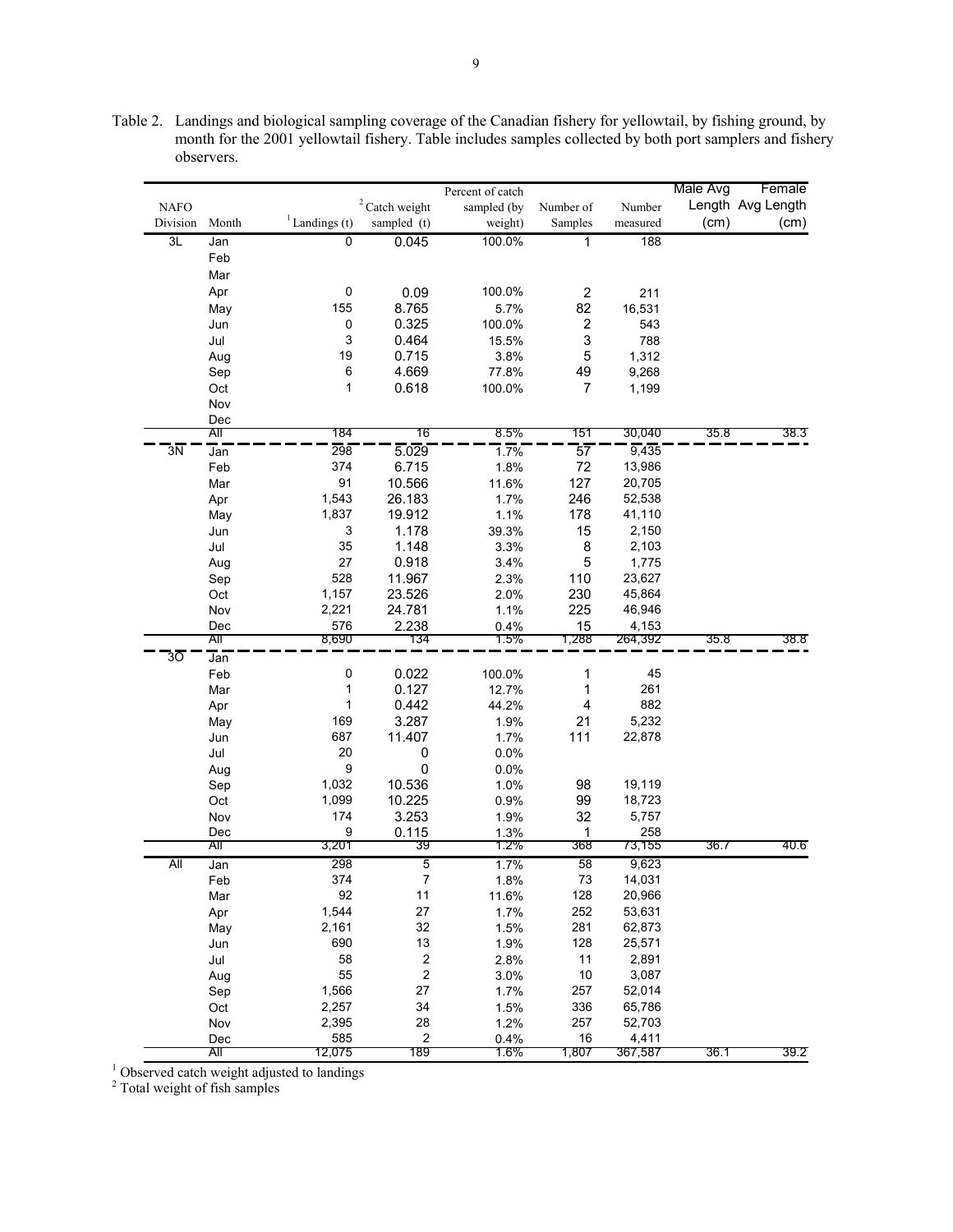|      |        |                      |        | Quota      |        |       |        |    |                           |
|------|--------|----------------------|--------|------------|--------|-------|--------|----|---------------------------|
|      |        | <b>Nfld</b>          |        | Maritimes  | Canada |       |        |    | # of vessels              |
|      |        | $> 100$ ft 65-100 ft | Total  | $>$ 100 ft | Total  | Other |        |    | Total  > 100 ft 65-100 ft |
| 1998 | 3.581  | 54                   | 3,635  | 202        | 3.837  | 163   | 4.000  | 9  |                           |
| 1999 | 5.439  | 136                  | 5.575  | 275        | 5.850  | 150   | 6.000  | 15 |                           |
| 2000 | 9.109  | 280                  | 9.389  | 40         | 9.429  | 571   | 10.000 | 15 |                           |
| 2001 | 12.235 |                      | 12,235 | 441        | 12.676 | 324   | 13.000 | 19 | 0                         |

Table 3a. Quotas and Allocations for the 1998-2001 yellowtail fisheries.

Table 3b. Catch, by-catch and fishery summary for the 1998-2001 yellowtail fisheries.

|      | CPUE (t per hour)                  |       |       |  |  |  |  |  |  |
|------|------------------------------------|-------|-------|--|--|--|--|--|--|
|      | <b>Plaice</b><br>Yellowtail<br>Cod |       |       |  |  |  |  |  |  |
| 1998 | 0.766                              | 0.037 | 0.020 |  |  |  |  |  |  |
| 1999 | 0.889                              | 0.043 | 0.012 |  |  |  |  |  |  |
| 2000 | 0.910                              | 0.063 | 0.013 |  |  |  |  |  |  |
| 2001 | 0.732                              | 0.100 | 0.025 |  |  |  |  |  |  |

Table 3c. Catch, by-catch rates and fishery summary for the 1998-2001 yellowtail fisheries.

|      | Catch (t)  | % of total catch |      | Avg Mesh  | <b>Avg Grate</b> | Ava       |
|------|------------|------------------|------|-----------|------------------|-----------|
|      | Yellowtail | <b>Plaice</b>    | Cod  | Size (mm) | Size (mm)        | Depth (m) |
| 1998 | 3.795      | 4.1%             | 2.3% | 148       | 115              | 60        |
| 1999 | 6.609      | 4.4%             | 1.3% | 150       | 120              | 61        |
| 2000 | 9.283      | 6.0%             | 1.6% | 150       | 120              | 62        |
| 2001 | 12.075     | $10.4\%$         | 3.1% | 149       | 123              | 64        |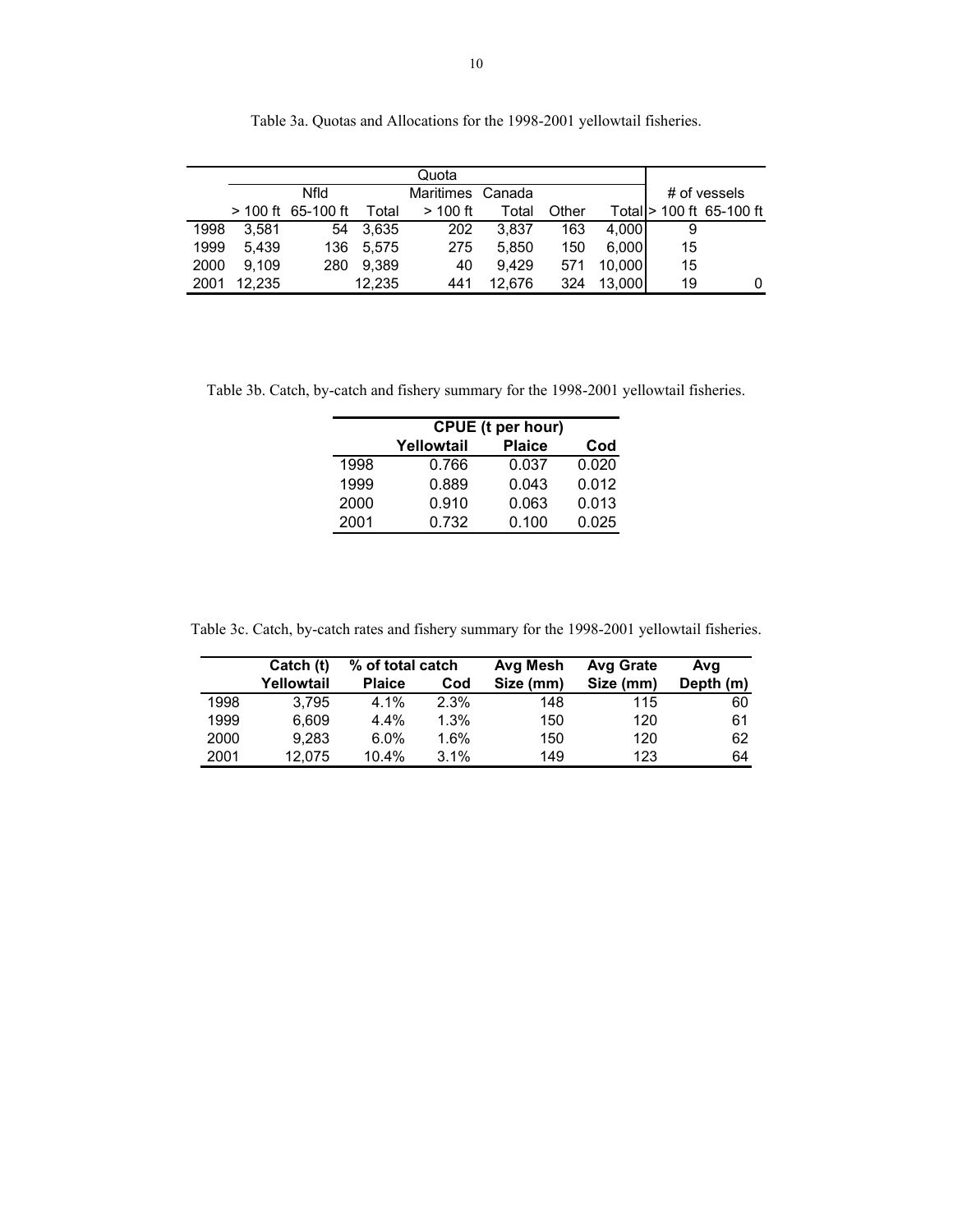Table 4a. Breakdown of all species captured during the 2001 yellowtail fishery.

| <b>MUSSEL</b><br>0.000<br>0.001<br>0.001<br>0.00%<br>0.00<br>0.00<br>1<br>0.000<br>9613<br>1<br>0.001<br>0.001<br>0.00%<br>0.00<br>0.00<br>1<br>0.000<br>0.001<br>0.001<br>0.00%<br>0.00<br>0.00<br>Cancer sp<br>0.000<br><b>HERMIT CRAB</b><br>1<br>0.001<br>0.001<br>0.00%<br>0.00<br>0.00<br>2<br>0.002<br>0.002<br>0.00%<br>0.00<br>SPIDER CRAB NS<br>0.000<br>0.00<br>$\mathbf{1}$<br>0.002<br>0.000<br>0.002<br>0.00%<br>0.00<br><b>CRAB NS</b><br>0.00<br>$\overline{c}$<br>0.002<br>0.00%<br>0.00<br><b>MUSSEL</b><br>0.000<br>0.002<br>0.00<br>3<br><b>OC QUAHOG</b><br>0.000<br>0.003<br>0.003<br>0.00%<br>0.00<br>0.00<br>$\overline{c}$<br>0.000<br>0.004<br>0.004<br>0.00%<br>0.00<br>0.00<br>9615<br>$\mathbf{1}$<br><b>CUSK</b><br>0.005<br>0.000<br>0.005<br>100.00%<br>100.00<br>0.00 | 0.0003<br>0.0003<br>0.0004<br>0.0004<br>0.0003<br>0.0007<br>0.0003<br>0.0003<br>0.0005<br>0.0017<br>0.0014<br>0.0006<br>0.0003<br>0.0009<br>0.0009<br>0.0007<br>0.0007 |
|--------------------------------------------------------------------------------------------------------------------------------------------------------------------------------------------------------------------------------------------------------------------------------------------------------------------------------------------------------------------------------------------------------------------------------------------------------------------------------------------------------------------------------------------------------------------------------------------------------------------------------------------------------------------------------------------------------------------------------------------------------------------------------------------------------|------------------------------------------------------------------------------------------------------------------------------------------------------------------------|
|                                                                                                                                                                                                                                                                                                                                                                                                                                                                                                                                                                                                                                                                                                                                                                                                        |                                                                                                                                                                        |
|                                                                                                                                                                                                                                                                                                                                                                                                                                                                                                                                                                                                                                                                                                                                                                                                        |                                                                                                                                                                        |
|                                                                                                                                                                                                                                                                                                                                                                                                                                                                                                                                                                                                                                                                                                                                                                                                        |                                                                                                                                                                        |
|                                                                                                                                                                                                                                                                                                                                                                                                                                                                                                                                                                                                                                                                                                                                                                                                        |                                                                                                                                                                        |
|                                                                                                                                                                                                                                                                                                                                                                                                                                                                                                                                                                                                                                                                                                                                                                                                        |                                                                                                                                                                        |
|                                                                                                                                                                                                                                                                                                                                                                                                                                                                                                                                                                                                                                                                                                                                                                                                        |                                                                                                                                                                        |
|                                                                                                                                                                                                                                                                                                                                                                                                                                                                                                                                                                                                                                                                                                                                                                                                        |                                                                                                                                                                        |
|                                                                                                                                                                                                                                                                                                                                                                                                                                                                                                                                                                                                                                                                                                                                                                                                        |                                                                                                                                                                        |
|                                                                                                                                                                                                                                                                                                                                                                                                                                                                                                                                                                                                                                                                                                                                                                                                        |                                                                                                                                                                        |
|                                                                                                                                                                                                                                                                                                                                                                                                                                                                                                                                                                                                                                                                                                                                                                                                        |                                                                                                                                                                        |
| <b>LUMPFISHES NS</b><br>1<br>0.000<br>0.005<br>0.005<br>0.00%<br>0.00<br>0.00                                                                                                                                                                                                                                                                                                                                                                                                                                                                                                                                                                                                                                                                                                                          |                                                                                                                                                                        |
| $\overline{\mathbf{c}}$<br>THREEBEARD ROCKLING<br>0.000<br>0.005<br>0.005<br>0.00%<br>0.00<br>0.00                                                                                                                                                                                                                                                                                                                                                                                                                                                                                                                                                                                                                                                                                                     |                                                                                                                                                                        |
| 5<br><b>ILLEX</b><br>0.003<br>0.003<br>0.006<br>50.00%<br>50.38<br>0.00                                                                                                                                                                                                                                                                                                                                                                                                                                                                                                                                                                                                                                                                                                                                |                                                                                                                                                                        |
| $\overline{\mathbf{c}}$<br><b>BLUE HAKE</b><br>0.007<br>0.000<br>0.007<br>100.00%<br>100.00<br>0.00                                                                                                                                                                                                                                                                                                                                                                                                                                                                                                                                                                                                                                                                                                    |                                                                                                                                                                        |
| 3<br>0.000<br>0.008<br>0.008<br>0.00%<br>0.00<br>0.00<br><b>BLACK DOGFISH</b>                                                                                                                                                                                                                                                                                                                                                                                                                                                                                                                                                                                                                                                                                                                          |                                                                                                                                                                        |
| 4<br>0.000<br>0.009<br>0.009<br>0.00%<br>0.00<br>0.00<br><b>SPINY DOGFISH</b>                                                                                                                                                                                                                                                                                                                                                                                                                                                                                                                                                                                                                                                                                                                          |                                                                                                                                                                        |
| 3<br><b>OCTOPUS</b><br>0.000<br>0.010<br>0.010<br>0.00%<br>0.00<br>0.00                                                                                                                                                                                                                                                                                                                                                                                                                                                                                                                                                                                                                                                                                                                                |                                                                                                                                                                        |
| 4<br>0.00<br><b>ALLIGATORFISH</b><br>0.000<br>0.010<br>0.010<br>0.00%<br>0.00                                                                                                                                                                                                                                                                                                                                                                                                                                                                                                                                                                                                                                                                                                                          | 0.0008                                                                                                                                                                 |
| 13<br>0.000<br>0.013<br>0.013<br>0.00%<br>0.00<br>0.00<br><b>SEA URCHIN</b>                                                                                                                                                                                                                                                                                                                                                                                                                                                                                                                                                                                                                                                                                                                            | 0.0003                                                                                                                                                                 |
| 3<br>0.000<br>0.028<br>0.028<br>100.00%<br>100.00<br>0.00<br><b>POLLOCK</b>                                                                                                                                                                                                                                                                                                                                                                                                                                                                                                                                                                                                                                                                                                                            | 0.0029                                                                                                                                                                 |
| <b>HARP SEAL</b><br>$\mathbf{1}$<br>0.000<br>0.030<br>0.030<br>0.00%<br>0.00<br>0.00                                                                                                                                                                                                                                                                                                                                                                                                                                                                                                                                                                                                                                                                                                                   | 0.0083                                                                                                                                                                 |
| $\mathbf{1}$<br>0.00<br><b>PORBEAGLE</b><br>0.000<br>0.046<br>0.046<br>0.00%<br>0.00                                                                                                                                                                                                                                                                                                                                                                                                                                                                                                                                                                                                                                                                                                                   | 0.0118                                                                                                                                                                 |
| 48<br>0.000<br>0.058<br>0.058<br>0.00%<br>0.00<br>0.00<br>Hyas corarctatus                                                                                                                                                                                                                                                                                                                                                                                                                                                                                                                                                                                                                                                                                                                             | 0.0003                                                                                                                                                                 |
| 10<br>0.000<br>0.062<br>0.062<br>0.00%<br>0.00<br>0.00<br>Neolithodes grim                                                                                                                                                                                                                                                                                                                                                                                                                                                                                                                                                                                                                                                                                                                             | 0.0014                                                                                                                                                                 |
| 0.068<br>8483<br>11<br>0.000<br>0.068<br>0.00%<br>0.00<br>0.00                                                                                                                                                                                                                                                                                                                                                                                                                                                                                                                                                                                                                                                                                                                                         | 0.0018                                                                                                                                                                 |
| 15<br><b>REDFISH</b><br>0.081<br>0.000<br>0.081<br>100.00%<br>100.00<br>0.00                                                                                                                                                                                                                                                                                                                                                                                                                                                                                                                                                                                                                                                                                                                           | 0.0014                                                                                                                                                                 |
| 68<br>0.089<br><b>CAPELIN</b><br>0.000<br>0.089<br>0.00%<br>0.00<br>0.00                                                                                                                                                                                                                                                                                                                                                                                                                                                                                                                                                                                                                                                                                                                               | 0.0004                                                                                                                                                                 |
| 14<br>0.000<br>0.098<br>0.098<br>0.00%<br>0.00<br>0.00<br>PALLID SCULPIN                                                                                                                                                                                                                                                                                                                                                                                                                                                                                                                                                                                                                                                                                                                               | 0.0016                                                                                                                                                                 |
| 9<br>0.00%<br>TH SCULPIN<br>0.000<br>0.162<br>0.162<br>0.00<br>0.00                                                                                                                                                                                                                                                                                                                                                                                                                                                                                                                                                                                                                                                                                                                                    | 0.0043                                                                                                                                                                 |
| 42<br>RIBBED SCULPIN<br>0.000<br>0.176<br>0.176<br>0.00%<br>0.00<br>0.00                                                                                                                                                                                                                                                                                                                                                                                                                                                                                                                                                                                                                                                                                                                               | 0.0012                                                                                                                                                                 |
| <b>BLUE SHARK</b><br>$\mathbf{1}$<br>0.000<br>0.186<br>0.186<br>0.00%<br>0.00<br>0.00                                                                                                                                                                                                                                                                                                                                                                                                                                                                                                                                                                                                                                                                                                                  | 0.0607                                                                                                                                                                 |
| 73<br>EELPOUT NS<br>0.104<br>0.090<br>0.194<br>53.61%<br>53.62<br>0.00                                                                                                                                                                                                                                                                                                                                                                                                                                                                                                                                                                                                                                                                                                                                 | 0.0009                                                                                                                                                                 |
| $\overline{\mathbf{c}}$<br>0.273<br><b>MAKO</b><br>0.068<br>0.205<br>24.91%<br>24.94<br>0.00                                                                                                                                                                                                                                                                                                                                                                                                                                                                                                                                                                                                                                                                                                           | 0.0864                                                                                                                                                                 |
| 106<br>0.279<br>0.279<br>0.00<br>0.000<br>0.00%<br>0.00<br><b>SEA STAR</b>                                                                                                                                                                                                                                                                                                                                                                                                                                                                                                                                                                                                                                                                                                                             | 0.0008                                                                                                                                                                 |
| 0.296<br>118<br>0.000<br>0.296<br>0.00%<br>0.00<br>0.00<br><b>SEA URCHIN</b>                                                                                                                                                                                                                                                                                                                                                                                                                                                                                                                                                                                                                                                                                                                           | 0.0008                                                                                                                                                                 |
| 17<br>0.000<br>0.415<br>100.00<br>0.00<br>SP WOLFISH<br>0.415<br>100.00%                                                                                                                                                                                                                                                                                                                                                                                                                                                                                                                                                                                                                                                                                                                               | 0.0063                                                                                                                                                                 |
| 60<br>0.571<br>0.000<br>0.571<br>100.00<br>0.00<br><b>MONKFISH</b><br>100.00%                                                                                                                                                                                                                                                                                                                                                                                                                                                                                                                                                                                                                                                                                                                          | 0.0029                                                                                                                                                                 |
| 63<br>0.605<br>0.605<br>0.00<br>AT HKEAR SCULPIN<br>0.000<br>$0.00\%$<br>0.00                                                                                                                                                                                                                                                                                                                                                                                                                                                                                                                                                                                                                                                                                                                          | 0.0029                                                                                                                                                                 |
| $\mathbf{1}$<br>0.000<br>0.667<br>0.667<br>0.00%<br>0.00<br>0.00<br>Lithodidae                                                                                                                                                                                                                                                                                                                                                                                                                                                                                                                                                                                                                                                                                                                         | 0.0001                                                                                                                                                                 |
| 8<br>100.00<br>0.00<br>WOLFISHES NS<br>0.705<br>0.000<br>0.705<br>100.00%                                                                                                                                                                                                                                                                                                                                                                                                                                                                                                                                                                                                                                                                                                                              | 0.0220                                                                                                                                                                 |
| $\mathbf{1}$<br>0.000<br>0.777<br>0.777<br>0.01<br><b>GREENLAND SHARK</b><br>$0.00\%$<br>0.00                                                                                                                                                                                                                                                                                                                                                                                                                                                                                                                                                                                                                                                                                                          | 0.1933                                                                                                                                                                 |
| 62<br>0.000<br>0.801<br>0.801<br>0.00%<br>0.00<br>0.01<br>S H SCULPIN                                                                                                                                                                                                                                                                                                                                                                                                                                                                                                                                                                                                                                                                                                                                  | 0.0008                                                                                                                                                                 |
| 244<br>0.000<br>0.849<br>0.849<br>0.00%<br>0.00<br>0.01<br>TOAD CRAB ns                                                                                                                                                                                                                                                                                                                                                                                                                                                                                                                                                                                                                                                                                                                                | 0.0001                                                                                                                                                                 |
| 535<br>0.000<br>1.009<br>1.009<br>0.00%<br>0.01<br><b>SANDLANCE</b><br>0.00                                                                                                                                                                                                                                                                                                                                                                                                                                                                                                                                                                                                                                                                                                                            | 0.0006                                                                                                                                                                 |
| 40<br>0.000<br>1.023<br>1.023<br>0.00%<br>0.00<br>0.01<br><b>NFLD LUMPFISH</b><br>180                                                                                                                                                                                                                                                                                                                                                                                                                                                                                                                                                                                                                                                                                                                  | 0.0074                                                                                                                                                                 |
| 0.000<br>1.159<br>1.159<br>0.00%<br>0.00<br>0.01<br><b>COMMON LUMPFISH</b><br>ROUGHD GRENADIER<br>14<br>1.170<br>0.000<br>1.170<br>100.00%<br>100.00<br>0.01                                                                                                                                                                                                                                                                                                                                                                                                                                                                                                                                                                                                                                           | 0.0016<br>0.0193                                                                                                                                                       |
| 479<br>0.00%<br><b>SNOW CRAB</b><br>0.000<br>1.454                                                                                                                                                                                                                                                                                                                                                                                                                                                                                                                                                                                                                                                                                                                                                     | 0.0010                                                                                                                                                                 |
| 1.454<br>0.00<br>0.01<br>686<br>0.000<br>2.257<br>2.257<br>0.00%<br>0.00<br>0.02                                                                                                                                                                                                                                                                                                                                                                                                                                                                                                                                                                                                                                                                                                                       | 0.0010                                                                                                                                                                 |
| Hyas araneas<br>100.00<br><b>WINTER FLOUNDER</b><br>1<br>2.519<br>0.000<br>2.519<br>100.00%<br>0.02                                                                                                                                                                                                                                                                                                                                                                                                                                                                                                                                                                                                                                                                                                    | 0.0014                                                                                                                                                                 |
| 0.000<br>100.00<br>340<br>3.311<br>3.311<br>100.00%<br>0.02<br>WHITE HAKE                                                                                                                                                                                                                                                                                                                                                                                                                                                                                                                                                                                                                                                                                                                              | 0.0031                                                                                                                                                                 |
| 95.72<br>0.03<br>42<br>3.695<br>0.165<br>3.861<br>95.70%                                                                                                                                                                                                                                                                                                                                                                                                                                                                                                                                                                                                                                                                                                                                               | 0.0254                                                                                                                                                                 |
| N WOLFISH<br>1.393<br>130<br>2.530<br>3.923<br>64.49%<br>64.49<br>0.03<br><b>HALIBUT</b>                                                                                                                                                                                                                                                                                                                                                                                                                                                                                                                                                                                                                                                                                                               | 0.0006                                                                                                                                                                 |
| <b>TURBOT</b><br>15<br>13.678<br>0.000<br>13.678<br>100.00<br>0.09                                                                                                                                                                                                                                                                                                                                                                                                                                                                                                                                                                                                                                                                                                                                     | 0.2179                                                                                                                                                                 |
| 100.00%<br>0.000<br>445<br>13.835<br>100.00<br>0.09<br><b>HADDOCK</b><br>13.835<br>100.00%                                                                                                                                                                                                                                                                                                                                                                                                                                                                                                                                                                                                                                                                                                             | 0.0100                                                                                                                                                                 |
| 0.000<br>0.00<br><b>SEA CUCUMBER</b><br>1,343<br>21.425<br>21.425<br>$0.00\%$<br>0.14                                                                                                                                                                                                                                                                                                                                                                                                                                                                                                                                                                                                                                                                                                                  | 0.0046                                                                                                                                                                 |
| 24.608<br>0.009<br>99.96<br>0.16<br>WITCH<br>1,226<br>24.617<br>99.96%                                                                                                                                                                                                                                                                                                                                                                                                                                                                                                                                                                                                                                                                                                                                 | 0.0068                                                                                                                                                                 |
| 0.000<br>0.00                                                                                                                                                                                                                                                                                                                                                                                                                                                                                                                                                                                                                                                                                                                                                                                          | 0.0054                                                                                                                                                                 |
| 0.21<br><b>SCULPIN NS</b><br>1,799<br>31.124<br>31.124<br>0.00%<br>1,776<br>0.005<br>35.653<br>35.658<br>0.01%<br>0.01<br>0.24                                                                                                                                                                                                                                                                                                                                                                                                                                                                                                                                                                                                                                                                         | 0.0062                                                                                                                                                                 |
| <b>SEA RAVEN</b><br>2,301<br>0.000<br>38.843<br>38.843<br>0.00%<br>0.00<br>0.26<br>LH SCULPIN                                                                                                                                                                                                                                                                                                                                                                                                                                                                                                                                                                                                                                                                                                          | 0.0048                                                                                                                                                                 |
| 1,135<br>70.004<br>0.012<br>99.98%<br>99.98<br>0.47<br><b>ST WOLFISH</b><br>70.016                                                                                                                                                                                                                                                                                                                                                                                                                                                                                                                                                                                                                                                                                                                     | 0.0125                                                                                                                                                                 |
| COD<br>3,332<br>0.046<br>469.860<br>99.99%<br>99.99<br>3.13<br>469.814                                                                                                                                                                                                                                                                                                                                                                                                                                                                                                                                                                                                                                                                                                                                 | 0.0240                                                                                                                                                                 |
| <b>SKATES NS</b><br>5,270<br>395.469<br>603.938<br>34.52%<br>34.52                                                                                                                                                                                                                                                                                                                                                                                                                                                                                                                                                                                                                                                                                                                                     | 0.0258                                                                                                                                                                 |
| 4.02<br>208.469<br><b>PLAICE</b><br>5,472<br>0.085<br>99.99%<br>99.99<br>10.43<br>1565.035<br>1565.120                                                                                                                                                                                                                                                                                                                                                                                                                                                                                                                                                                                                                                                                                                 | 0.0653                                                                                                                                                                 |
| YELLOWTAIL<br>5,485<br>12093.348<br>2.236<br>12075.584<br>99.99%<br>99.98<br>80.57                                                                                                                                                                                                                                                                                                                                                                                                                                                                                                                                                                                                                                                                                                                     | 0.4518                                                                                                                                                                 |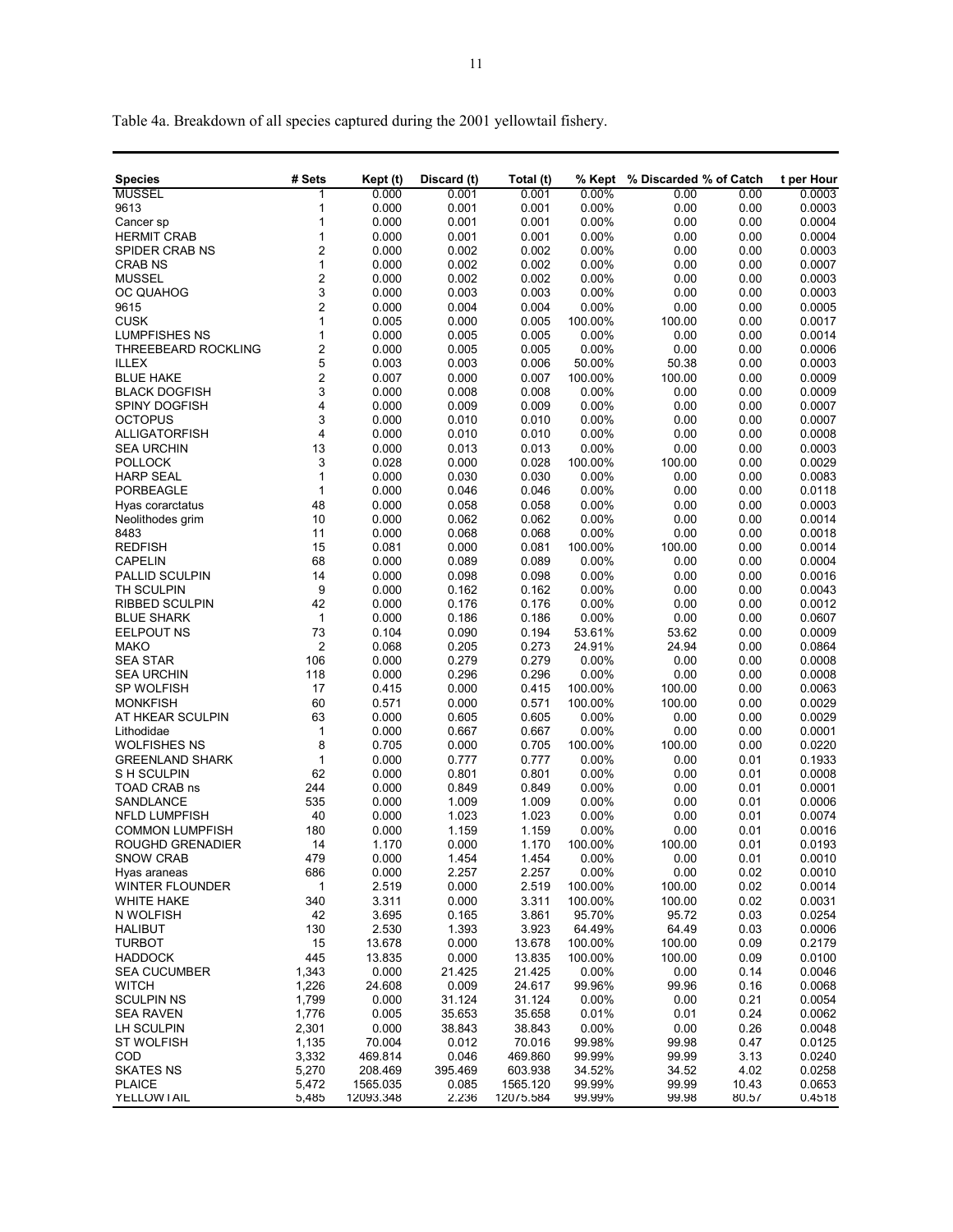| <b>Species</b>      | # sets         | Kept Wt (t) | Discard Wt (t) | Total Wt (t) | % Kept   | % Discarded % of Catch t per hour |         |        |
|---------------------|----------------|-------------|----------------|--------------|----------|-----------------------------------|---------|--------|
| Atl. Herring        | 1              | 0           | 0              | 0            | 0.00%    | 100.00%                           | 0.000%  | 0.0003 |
| Dusky Seasnail      | 1              | 0           | 0              | 0            | 0.00%    | 100.00%                           | 0.000%  | 0.0004 |
| <b>RH</b> Grenadier | 1              | 0           | 0              | 0            | 0.00%    | 100.00%                           | 0.000%  | 0.0004 |
| Pandalus borealis   | 1              | 0           | 0              | 0            | 0.00%    | 100.00%                           | 0.000%  | 0.0005 |
| Iceland scallop     | 1              | 0           | 0              | 0            | 0.00%    | 100.00%                           | 0.000%  | 0.0004 |
| Neolithodes grim    | 1              | 0           | $\overline{0}$ | 0            | 0.00%    | 100.00%                           | 0.000%  | 0.0003 |
| <b>Grenadier NS</b> | 1              | 0           | 0              | 0            | 0.00%    | 100.00%                           | 0.000%  | 0.0007 |
| Lithodes maja       | 1              | 0           | $\mathbf 0$    | 0            | 0.00%    | 100.00%                           | 0.000%  | 0.0006 |
| Mailed sculpin      | $\overline{c}$ | 0           | 0              | 0            | 0.00%    | 100.00%                           | 0.000%  | 0.0003 |
| Loligo pealei       | 1              | 0           | $\mathbf 0$    | 0            | 0.00%    | 100.00%                           | 0.000%  | 0.0010 |
| Black dogfish       | 1              | 0           | 0.01           | 0.01         | 0.00%    | 100.00%                           | 0.000%  | 0.0020 |
| Lumpfishes NS       | 1              | 0           | 0.01           | 0.01         | 0.00%    | 100.00%                           | 0.000%  | 0.0017 |
| Atl hookear sculpin | 3              | 0           | 0.01           | 0.01         | 0.00%    | 100.00%                           | 0.000%  | 0.0006 |
| Sea urchin          | 6              | 0           | 0.01           | 0.01         | 0.00%    | 100.00%                           | 0.000%  | 0.0003 |
| Squid NS            | 7              | 0           | 0              | 0.01         | 0.00%    | 0.00%                             | 0.000%  | 0.0004 |
| Illex               | 8              | 0           | 0.01           | 0.01         | 0.00%    | 100.00%                           | 0.000%  | 0.0004 |
| Spiny dogfish       | 5              | 0           | 0.02           | 0.02         | 0.00%    | 100.00%                           | 0.000%  | 0.0010 |
| Pollock             | 3              | 0.03        | 0              | 0.03         | 100.00%  | 0.00%                             | 0.000%  | 0.0031 |
| Spider crab ns      | 15             | 0           | 0.03           | 0.03         | $0.00\%$ | 100.00%                           | 0.000%  | 0.0007 |
| Nor wolffish        | 9              | 0.04        | 0              | 0.04         | 100.00%  | 0.00%                             | 0.000%  | 0.0016 |
| Harp seal           | 1              | 0           | 0.05           | 0.05         | $0.00\%$ | 100.00%                           | 0.000%  | 0.0300 |
| Nfld lumpfish       | 8              | 0           | 0.05           | 0.05         | 0.00%    | 100.00%                           | 0.000%  | 0.0021 |
| Greenland cod       | 1              | 0.06        | 0              | 0.06         | 100.00%  | 0.00%                             | 0.001%  | 0.0171 |
| <b>Flounder NS</b>  | 1              | 0.09        | 0              | 0.09         | 100.00%  | 0.00%                             | 0.001%  | 0.0300 |
| Spot wolffish       | 9              | 0.1         | 0              | 0.1          | 100.00%  | 0.00%                             | 0.001%  | 0.0034 |
| SH sculpin          | 46             | 0           | 0.14           | 0.14         | 0.00%    | 100.00%                           | 0.001%  | 0.0011 |
| Sea urchin          | 150            | 0           | 0.15           | 0.15         | 0.00%    | 100.00%                           | 0.001%  | 0.0004 |
| Sandlance           | 170            | $\mathbf 0$ | 0.19           | 0.19         | $0.00\%$ | 100.00%                           | 0.002%  | 0.0007 |
| Capelin             | 78             | 0           | 0.22           | 0.22         | 0.00%    | 100.00%                           | 0.002%  | 0.0012 |
| Monkfish            | 19             | 0.19        | 0.05           | 0.24         | 79.17%   | 20.83%                            | 0.002%  | 0.0041 |
| Common Lumpfish     | 78             | 0           | 0.32           | 0.32         | 0.00%    | 100.00%                           | 0.003%  | 0.0014 |
| Toad crab NS        | 327            | 0           | 0.52           | 0.52         | 0.00%    | 100.00%                           | 0.005%  | 0.0006 |
| White jhake         | 74             | 0.5         | 0.02           | 0.53         | 94.34%   | 3.77%                             | 0.005%  | 0.0022 |
| Hyas corarctatus    | 221            | 0           | 0.98           | 0.98         | 0.00%    | 100.00%                           | 0.010%  | 0.0015 |
| <b>Eelpouts NS</b>  | 242            | 0.18        | 0.96           | 1.14         | 15.79%   | 84.21%                            | 0.011%  | 0.0016 |
| Attl halibut        | 64             | 1.32        | 0.05           | 1.37         | 96.35%   | 3.65%                             | 0.013%  | 0.0073 |
| Snow Crab           | 593            | 0           | 1.53           | 1.53         | 0.00%    | 100.00%                           | 0.015%  | 0.0009 |
| Hyas areneaus       | 797            | 0           | 2.98           | 2.98         | 0.00%    | 100.00%                           | 0.029%  | 0.0013 |
| St Wolffish         | 217            | 5.35        | 0.02           | 5.37         | 99.63%   | 0.37%                             | 0.052%  | 0.0081 |
| Witch               | 700            | 6.43        | 0.11           | 6.54         | 98.32%   | 1.68%                             | 0.063%  | 0.0030 |
| Haddock             | 279            | 12.16       | 0.03           | 12.19        | 99.75%   | 0.25%                             | 0.118%  | 0.0136 |
| Sea cucumber        | 1,099          | 0           | 15.22          | 15.22        | 0.00%    | 100.00%                           | 0.148%  | 0.0045 |
| Sculpin NS          | 802            | 0           | 19.27          | 19.27        | 0.00%    | 100.00%                           | 0.187%  | 0.0079 |
| Sea Raven           | 1,069          | 0           | 23.61          | 23.61        | 0.00%    | 100.00%                           | 0.229%  | 0.0071 |
| <b>LH Sculpin</b>   | 1,568          | 0           | 31.67          | 31.67        | $0.00\%$ | 100.00%                           | 0.307%  | 0.0065 |
| Cod                 | 1,990          | 125.94      | 0.08           | 126.02       | 99.94%   | 0.06%                             | 1.222%  | 0.0208 |
| <b>Skates Ns</b>    | 2,995          | 7.54        | 156.51         | 164.05       | 4.60%    | 95.40%                            | 1.591%  | 0.0180 |
| Plaice              | 3,503          | 616.02      | 0.33           | 616.35       | 99.95%   | 0.05%                             | 5.976%  | 0.0591 |
| Yellowtail          | 3,519          | 9,282.03    | 0.97           | 9,283.00     | 99.99%   | 0.01%                             | 90.003% | 0.8829 |
| <b>Total</b>        |                | 10,057.98   | 256.13         | 10,314.13    |          |                                   |         |        |

Table 4b. Breakdown of all species captured during the 2000 yellowtail fishery.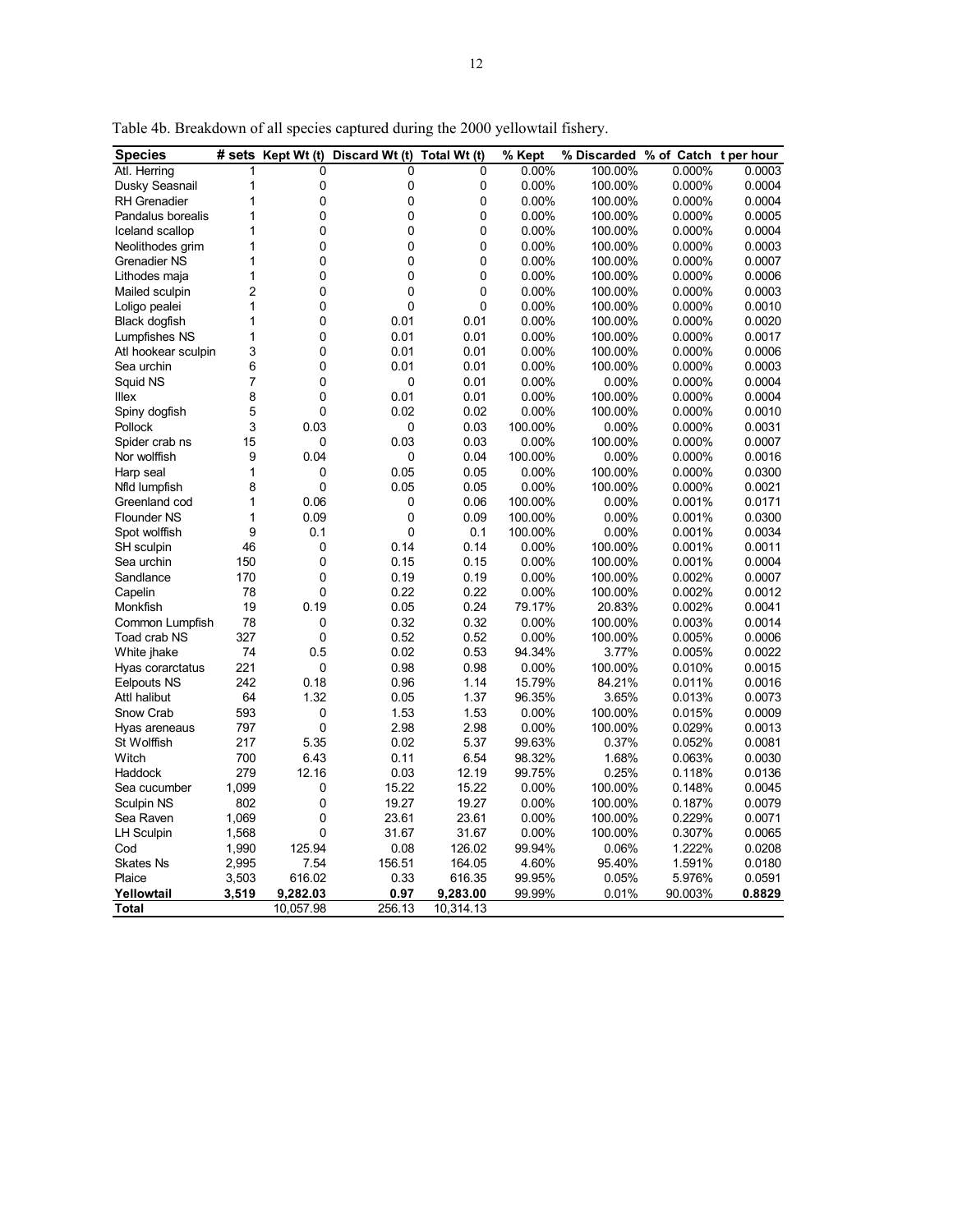| <b>NAFO</b> |            | Landed |      |        | cm    |      |      |      |                 |
|-------------|------------|--------|------|--------|-------|------|------|------|-----------------|
| Div         | Sex        | Wt(t)  | Mean | Median | Stdev | Min  | Max  | Mode | $#$ of fish     |
| 3L          | Male       | 1,407  | 36.8 | 36.5   | 2.9   | 20   | 50   | 37   | 1,035,433       |
|             | Female     |        | 39.1 | 38.5   | 3.7   | 24   | 54   | 38   | 1,517,583       |
| 3N          | Male       | 7,724  | 36.2 | 35.5   | 3.5   | 10   | 51   | 37   | 5,103,244       |
|             | Female     |        | 38.9 | 38.5   | 4.1   | 10   | 63   | 38   | 9,793,830       |
| 30          | Male       | 278    | 36.4 | 35.5   | 3.3   | 23   | 47   | 36   | 222.451         |
|             | Female     |        | 39.9 | 39.5   | 4.2   | 20   | 55   | 40   | 288.174         |
| 3LNO        | Male       | 9.409  | 36.3 | 35.5   | 3.4   | 10   | 51   | 37   | 6,361,129       |
|             | Female     |        | 39.0 | 38.5   | 4.0   | 10   | 63   | 38   | 11,599,587      |
| 3LNO        | Both sexes |        | 37.7 | 37.0   | 3.7   | 10.0 | 57.0 |      | 37.5 17,960,716 |

Table 5a – Statistics of yellowtail sizes in the commercial fishery in 2000.

Table 5b – Statistics of yellowtail sizes in the commercial fishery in 2001.

| 2001        |            |        |       |      |               | (cm)         |     |     |      |            |
|-------------|------------|--------|-------|------|---------------|--------------|-----|-----|------|------------|
| <b>NAFO</b> |            | Landed | % LE  |      |               |              |     |     |      |            |
| Div         | <b>Sex</b> | Wt(t)  | 30 cm | Mean | <b>Median</b> | <b>Stdev</b> | Min | Max | Mode | # of fish  |
| 3L          | Male       |        | 3.97  | 35.8 | 35.5          | 2.93         | 27  | 48  | 37   | 141.168    |
|             | Female     |        | 1.29  | 38.3 | 37.5          | 3.56         | 27  | 51  | 37   | 195.034    |
|             | Total      | 183    | 2.41  | 37.3 | 36.5          | 3.58         | 27  | 51  | 37   | 336,202    |
| 3N          | Male       |        | 6.41  | 35.8 | 35.5          | 3.66         | 20  | 56  | 35   | 5,287,783  |
|             | Female     |        | 1.45  | 38.8 | 37.5          | 4.09         | 15  | 59  | 37   | 12.085.583 |
|             | Total      | 8.690  | 2.96  | 37.9 | 37.5          | 4.19         | 15  | 59  | 37   | 17.373.366 |
| 30          | Male       |        | 4.26  | 36.7 | 36.5          | 3.57         | 20  | 50  | 38   | 1.844.215  |
|             | Female     |        | 1.37  | 40.6 | 40.5          | 4.35         | 20  | 59  | 41   | 3,851,231  |
|             | Total      | 3.192  | 2.31  | 39.4 | 38.5          | 4.50         | 20  | 59  | 38   | 5.695.447  |
| 3LNO        |            | 12,065 | 2.76  | 38.3 | 37.5          | 4.33         | 15  | 59  | 37   | 23.405.015 |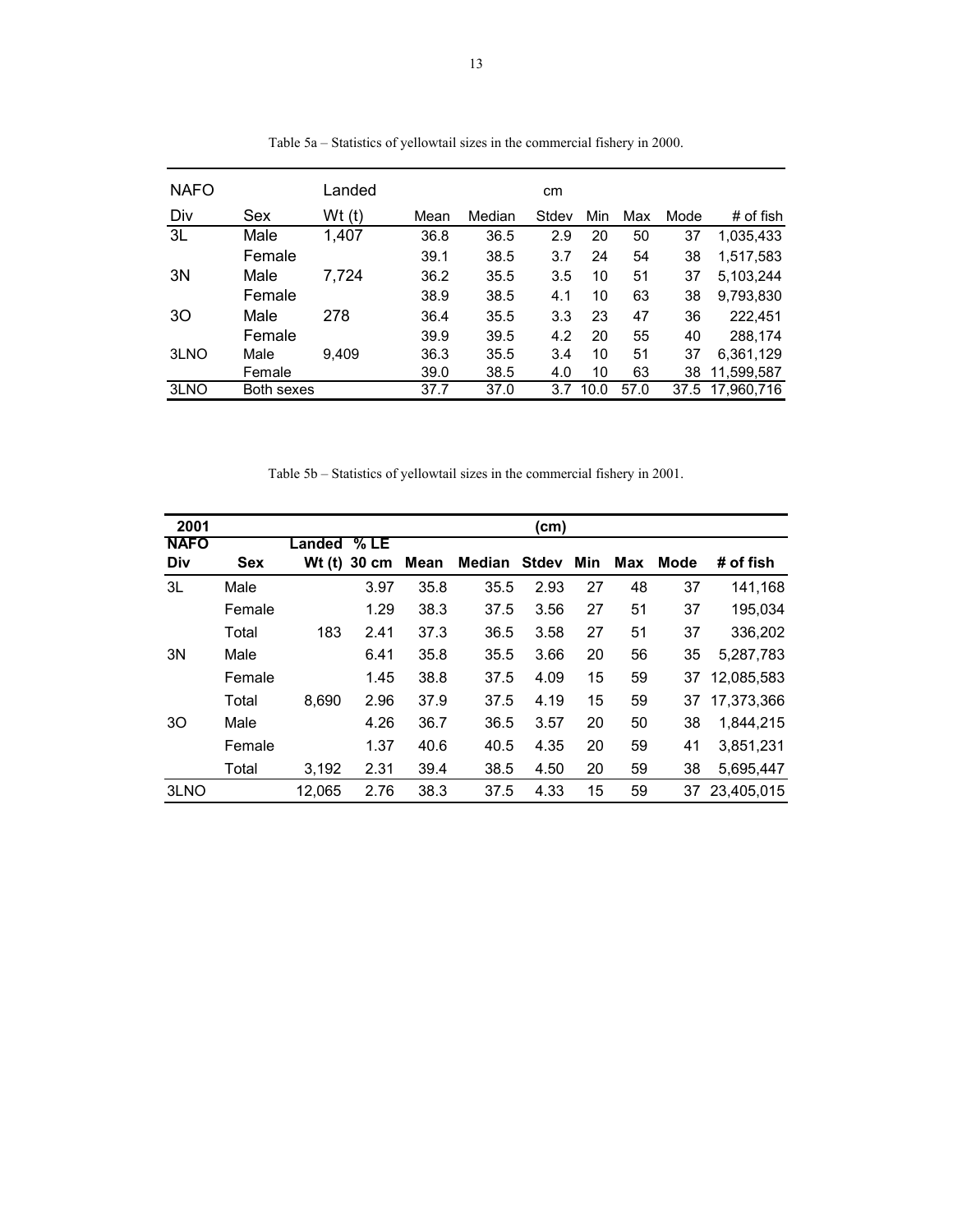

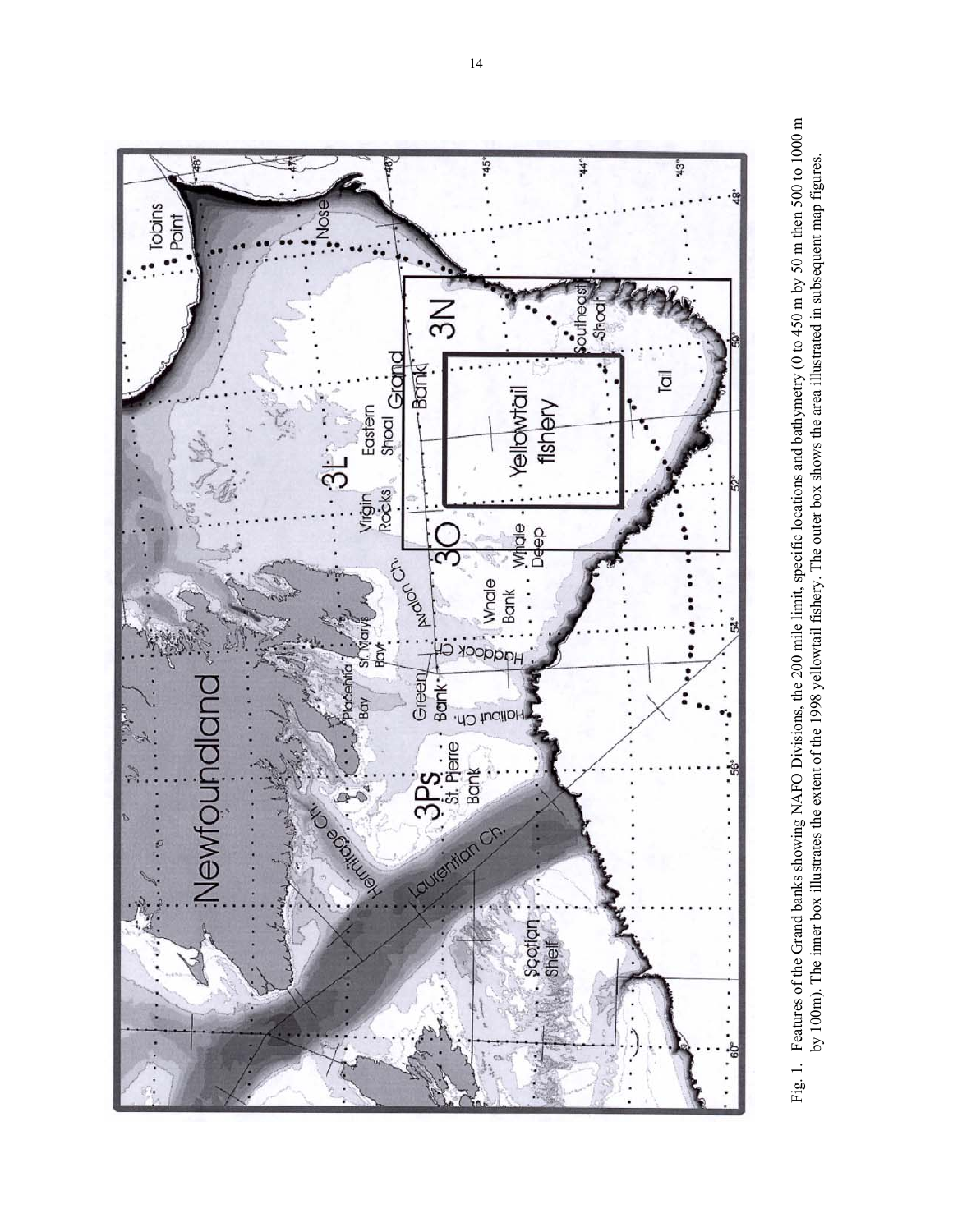

Fig. 2. Proportion of effort and catch rate of yellowtail flounder, American plaice and cod in relation to mesh size used in the 2001 yellowtail fishery.



Fig. 3. Monthly trends in catch (tonnes of yellowtail) and effort (number of sets) for the 2001 yellowtail fishery. Solid lines depict catch (t) by NAFO Division.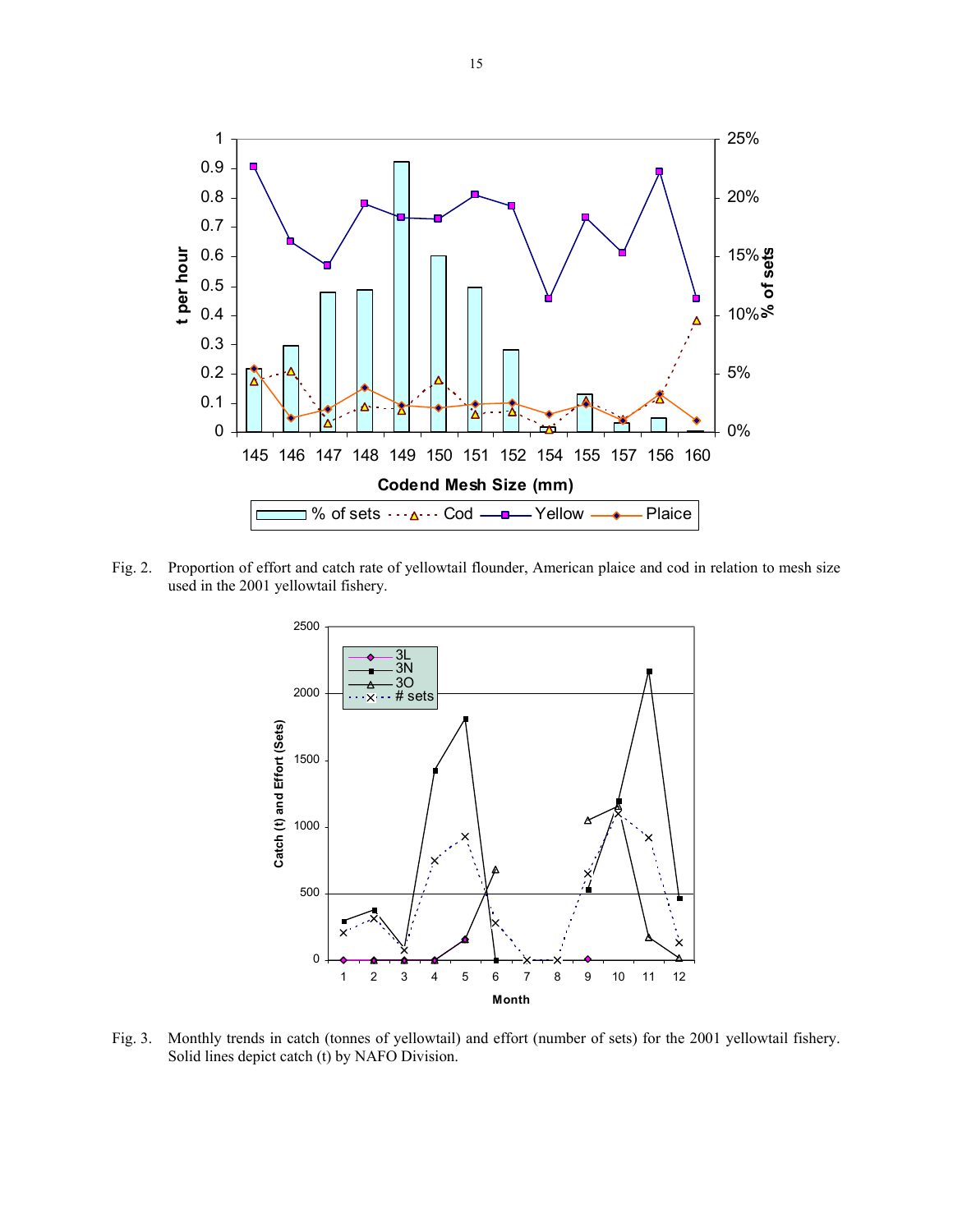

Fig. 4. Biweekly trends in catch rate (t per hour) for the 2000 yellowtail fishery (solid lines). Dashed line depicts yellowtail catch.



Fig. 5. Area  $(km^2)$  of the Grand Banks (solid bars) in comparison to the extent of the yellowtail flounder fishing grounds in 1991-1993, 1998, 1999, 2000 and 2001. The available are at depths of 50-100 m (135,000 km<sup>2</sup>) is off the scale of the y axis.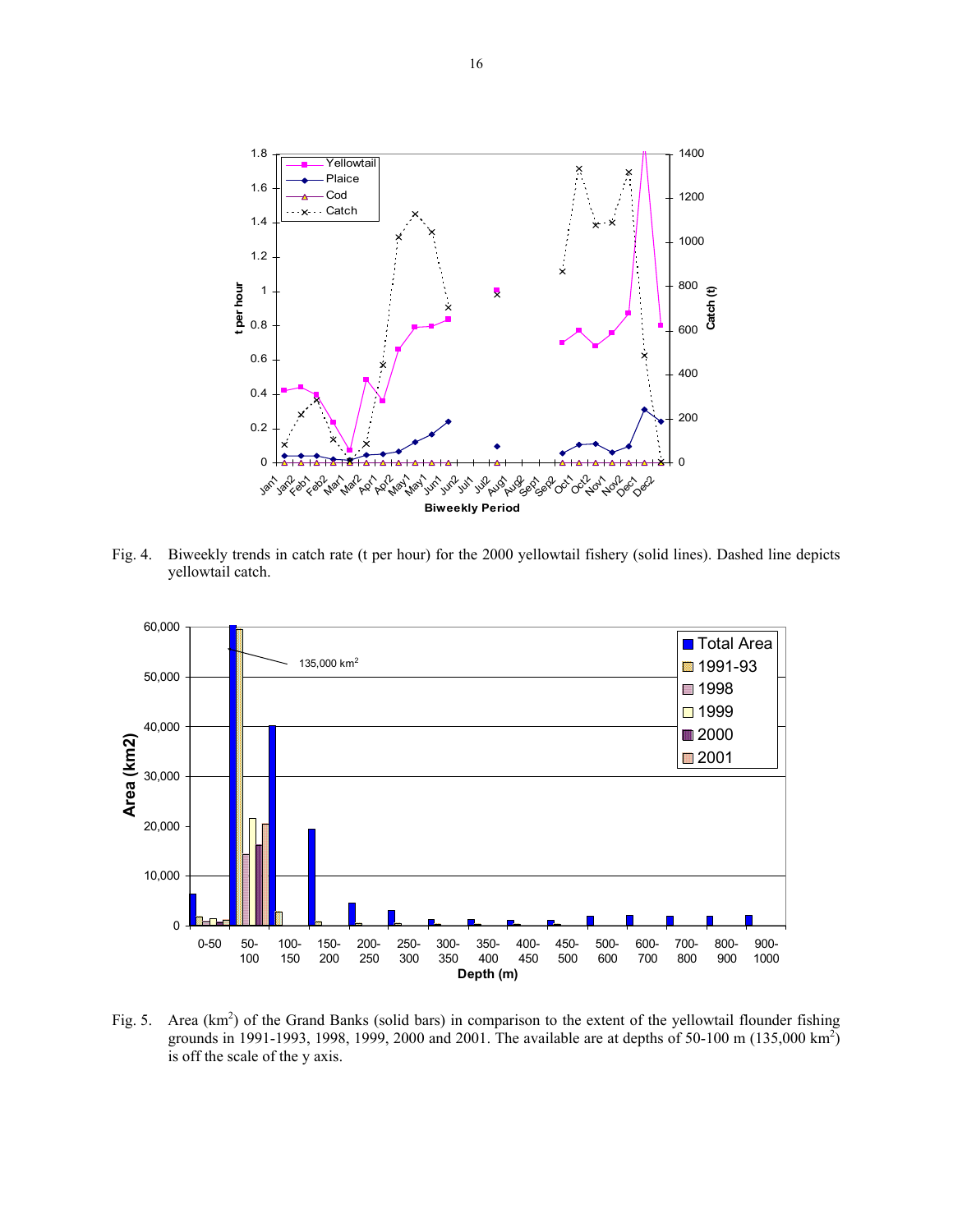

Fig. 6a. Fishing grounds for yellowtail flounder in 2000. Darker grey shades denote more densely fished areas. Refer to Fig. X for a description of catch rates within fishing density classes. Ovals show new areas fished in 2001 compared to 2000 (see Fig. 5b).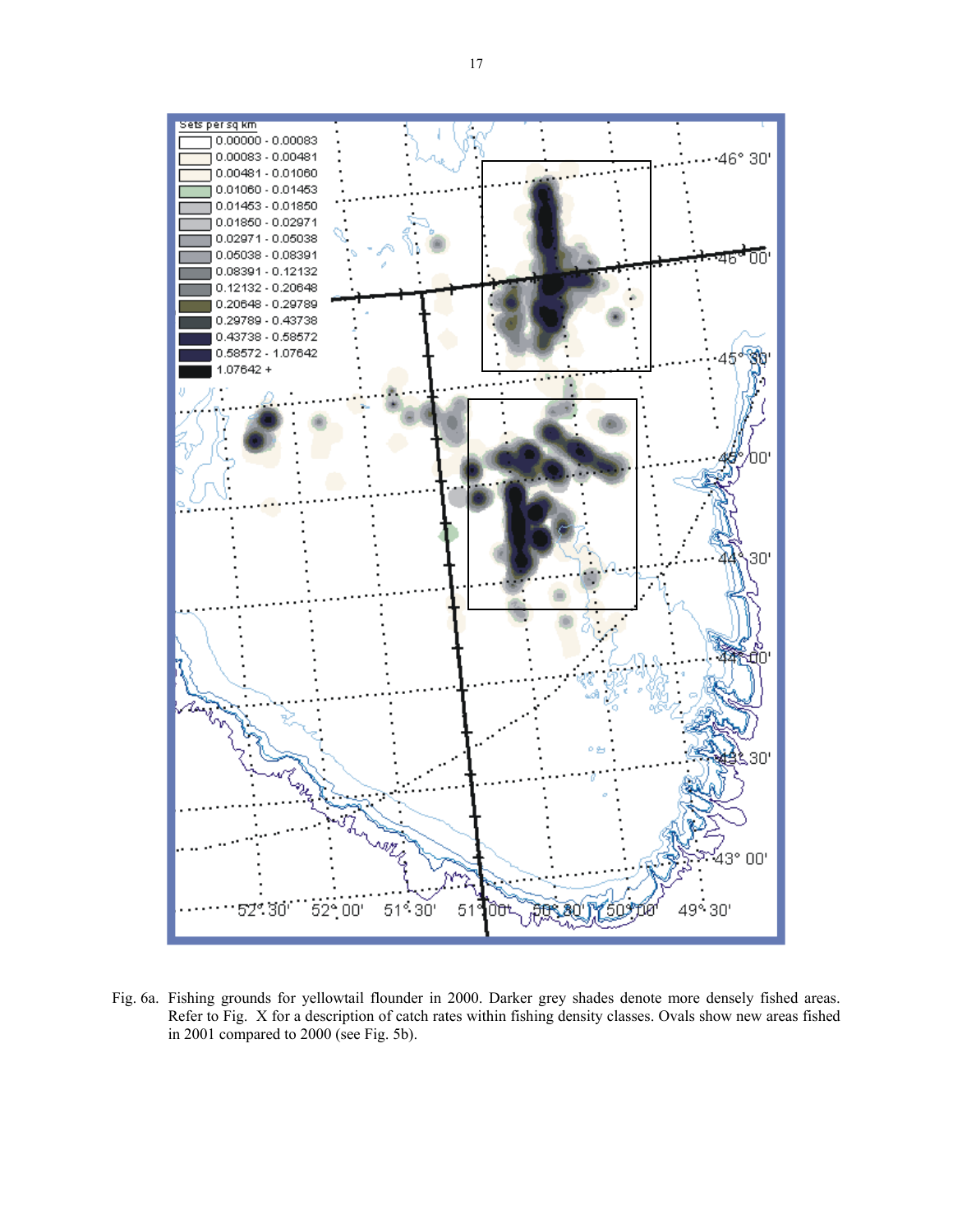

Fig. 6b. Fishing grounds for yellowtail flounder in 2001. Darker grey shades denote more densely fished areas. Refer to Fig. X for a description of catch rates within fishing density classes.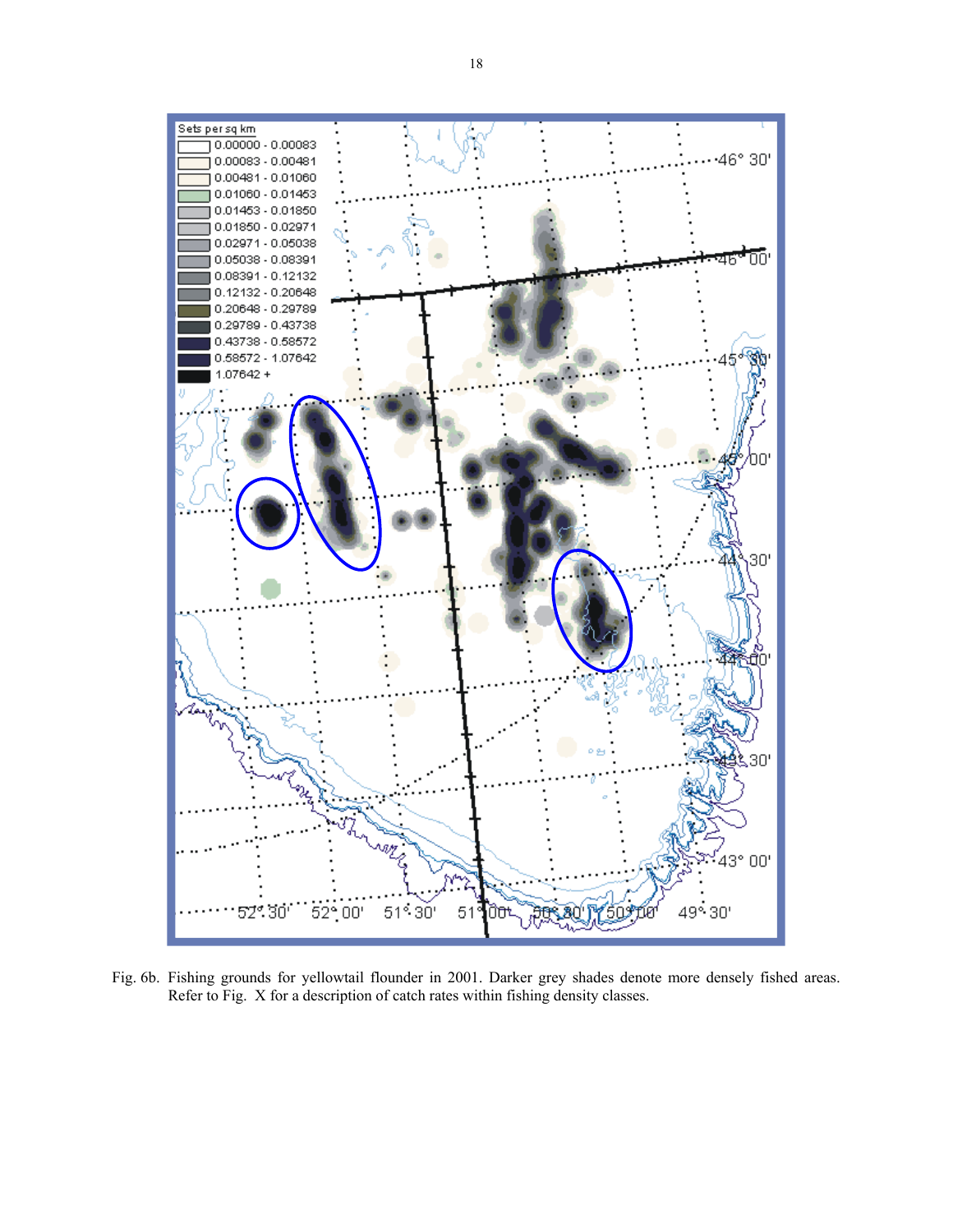

Fig. 7a. Density (catch per hour) of yellowtail from the fishery for the 2000 fishery on the Grand Banks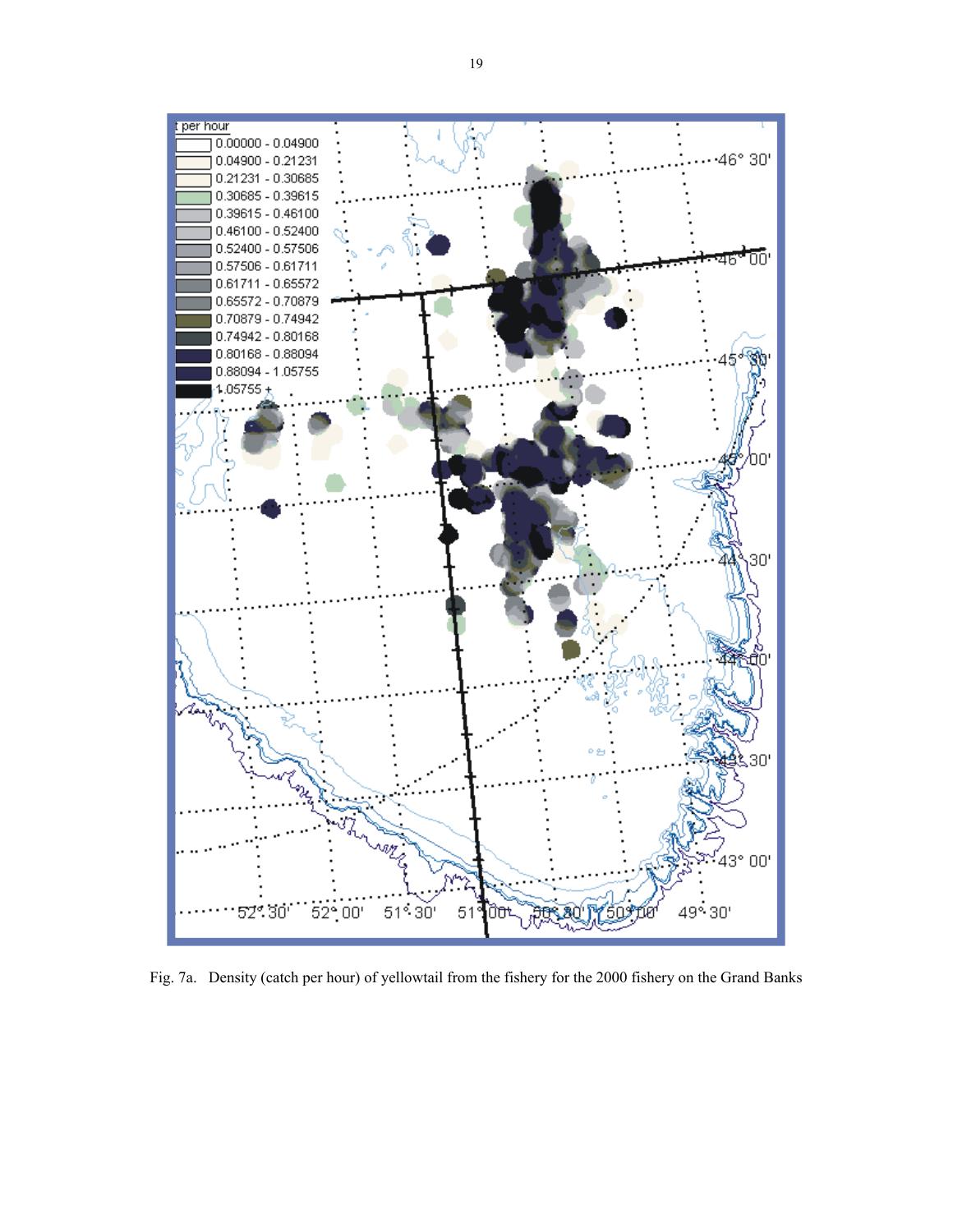

Fig. 7b. Density (catch per hour) of yellowtail from the fishery for the 2000 fishery on the Grand Banks.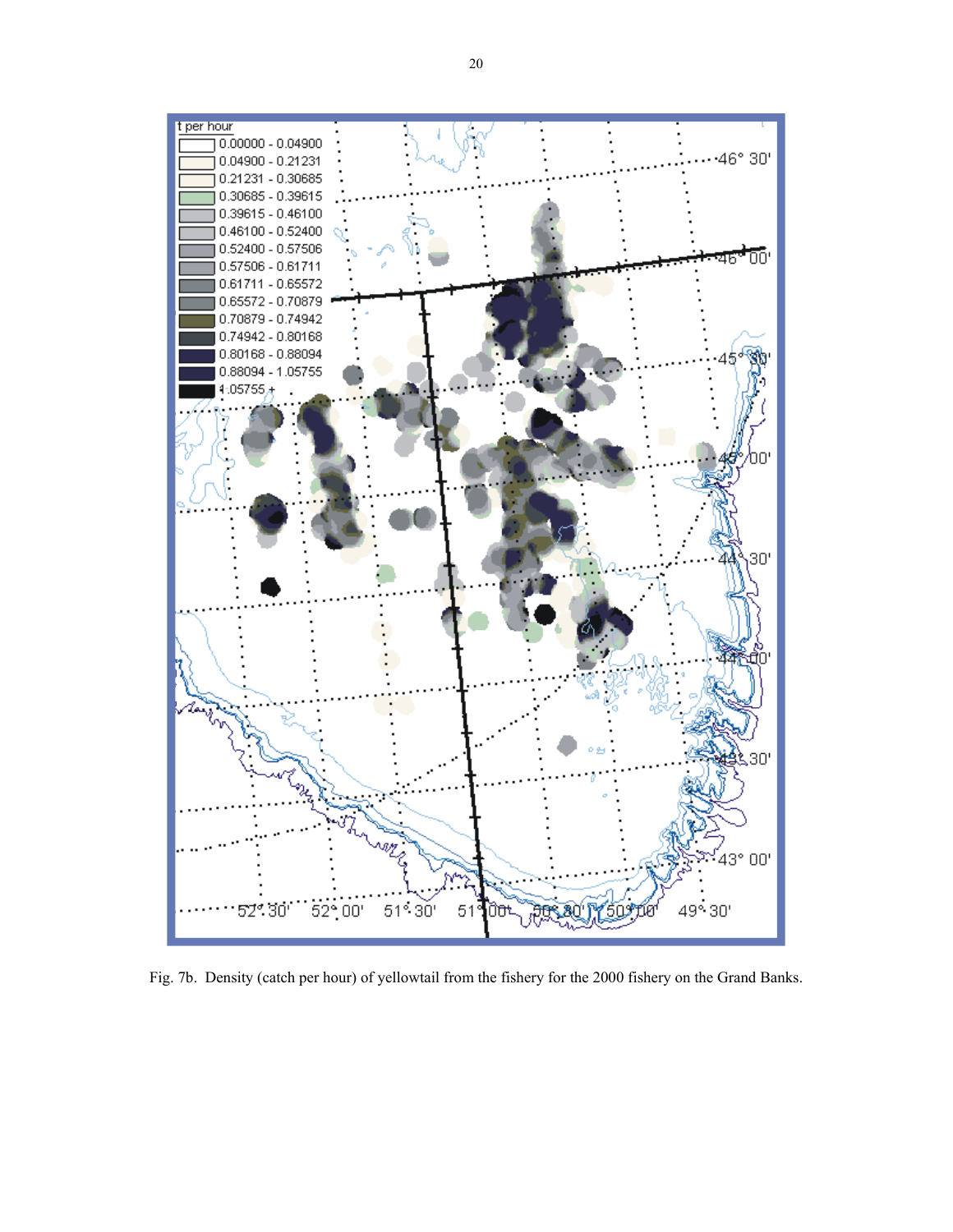

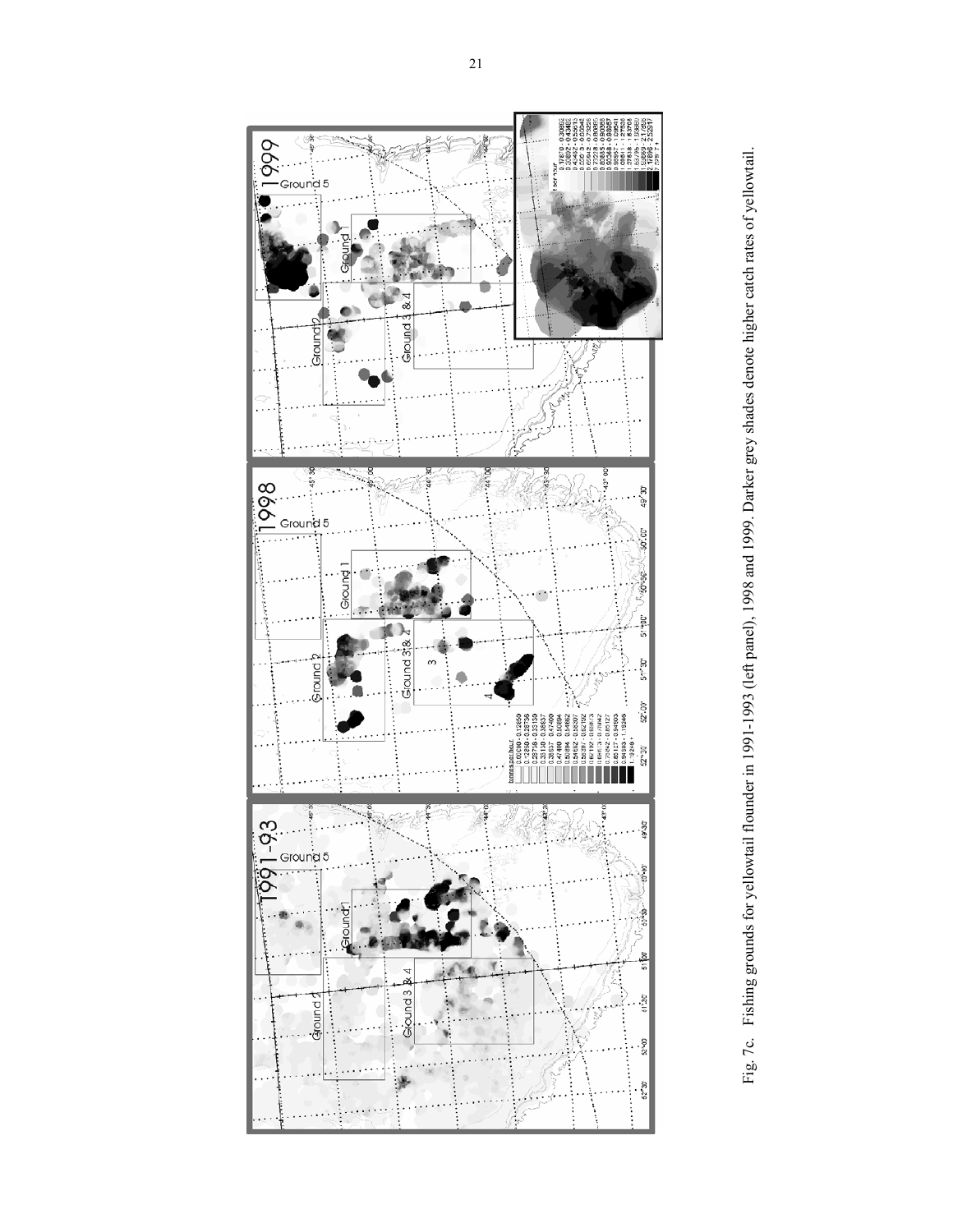

Fig. 8a. Density (catch per hour) of American plaice from the yellowtail fishery for 2000 on the Grand Banks.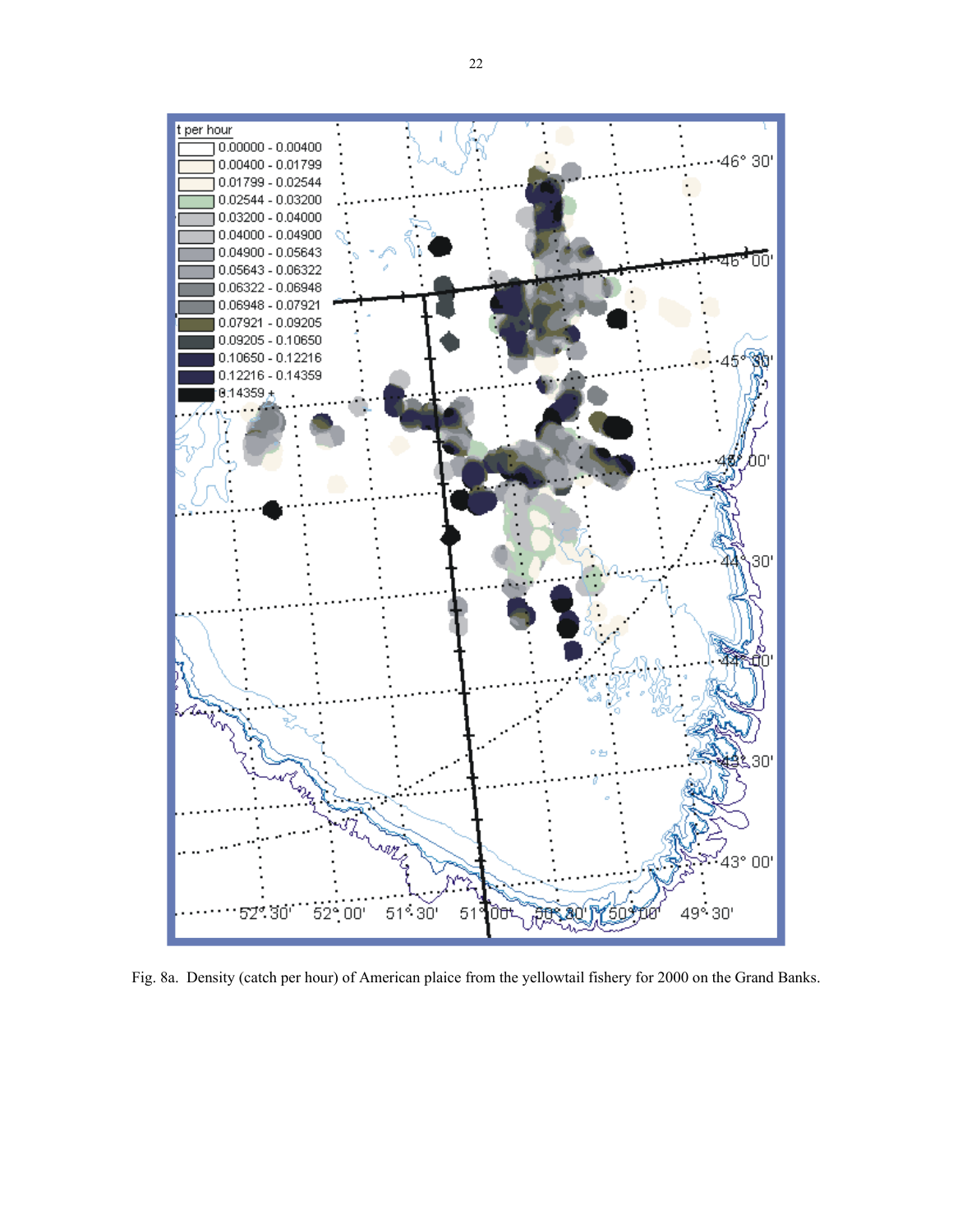

Fig. 8b. Density (catch per hour) of American plaice from the yellowtail fishery for 2001 on the Grand Banks.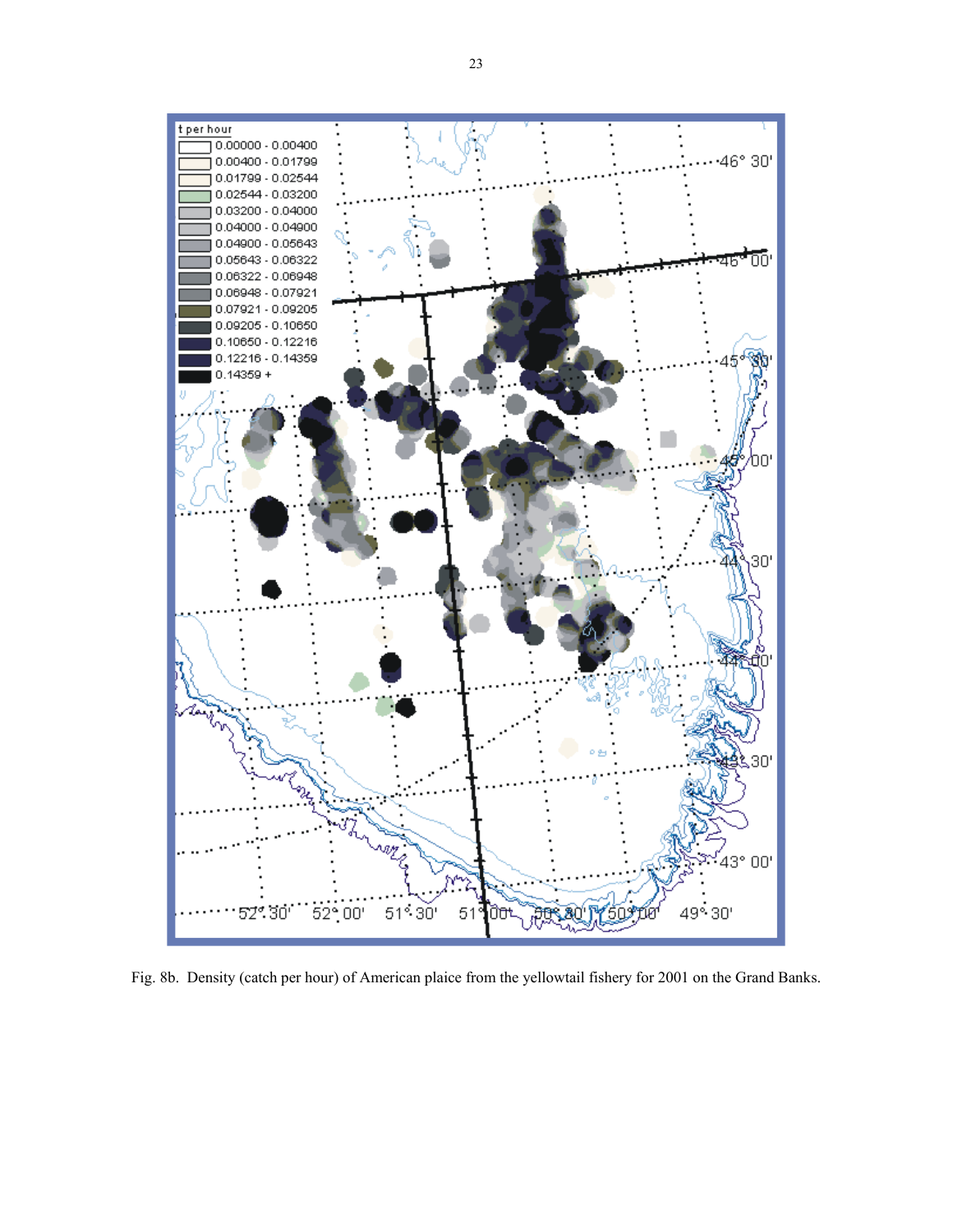

Fig. 9a. Density (catch per hour) of cod from the yellowtail fishery for 2000 on the Grand Banks.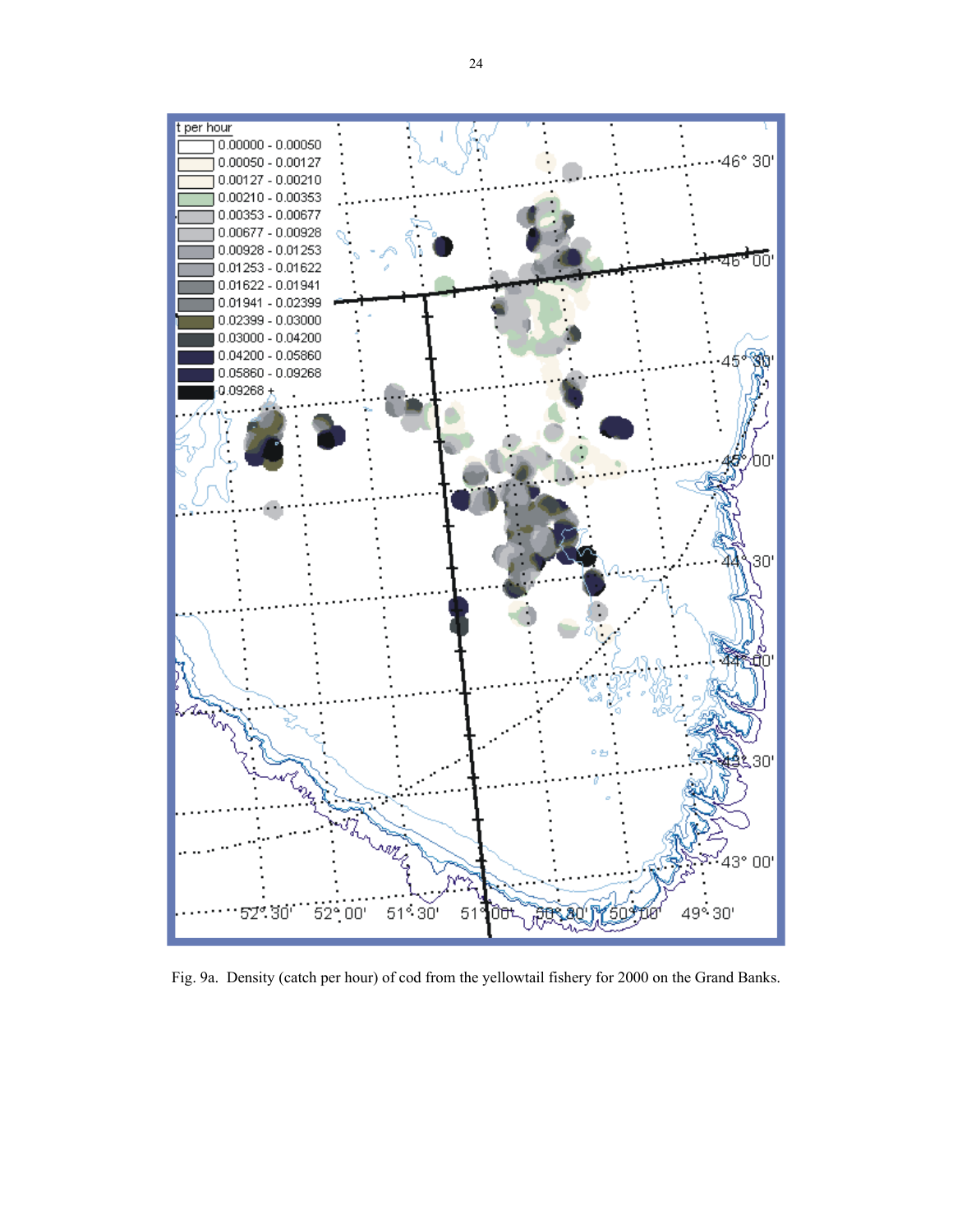

Fig. 9b. Density (catch per hour) of cod from the yellowtail fishery for 2001 on the Grand Banks.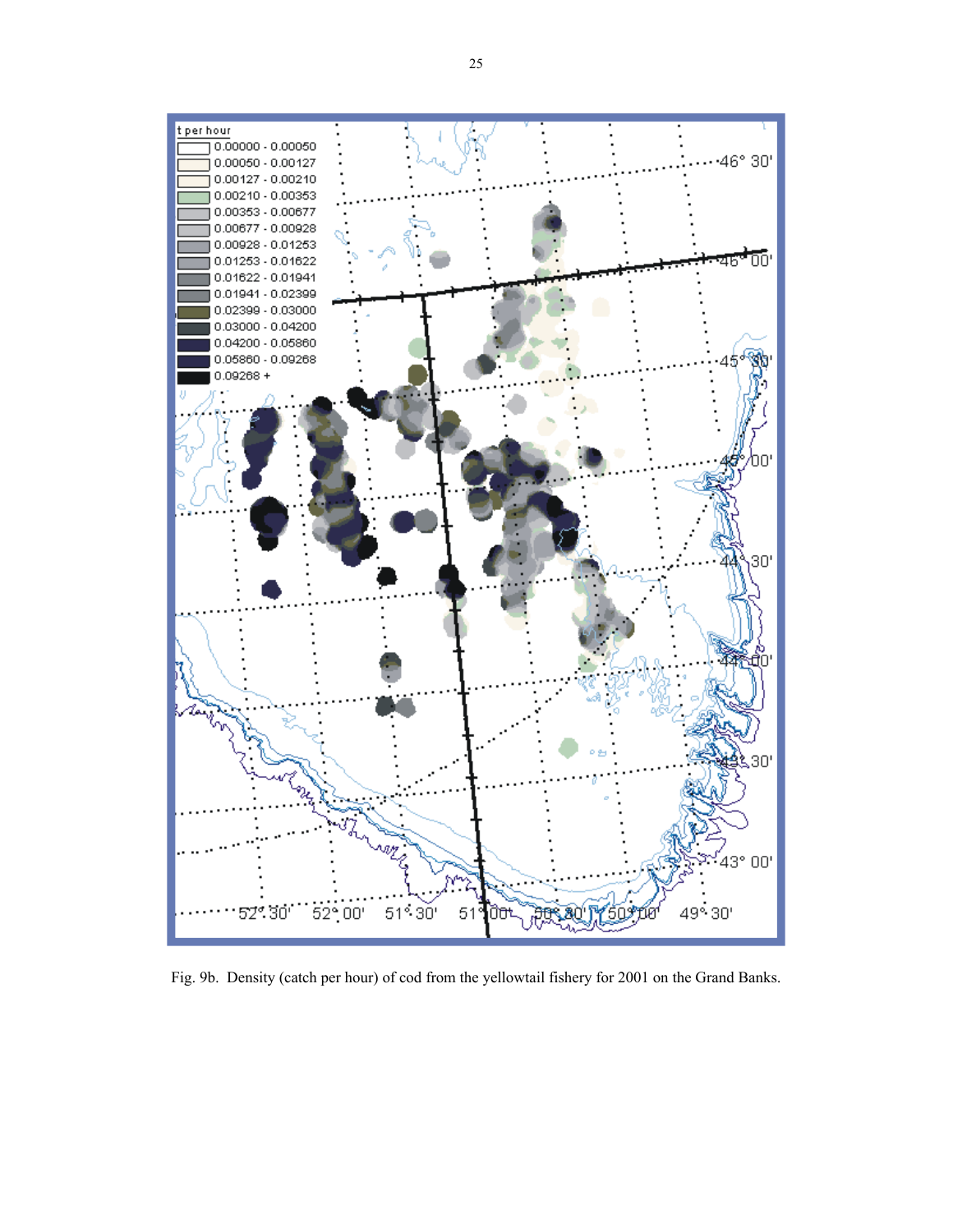

Fig. 10. Description of the 2001 yellowtail fishery by depth. Upper pane\l shows numbers of sets prosecuted by depth. Lower panels show average catch rate by depth for yellowtail, American plaice and cod for each NAFO Division.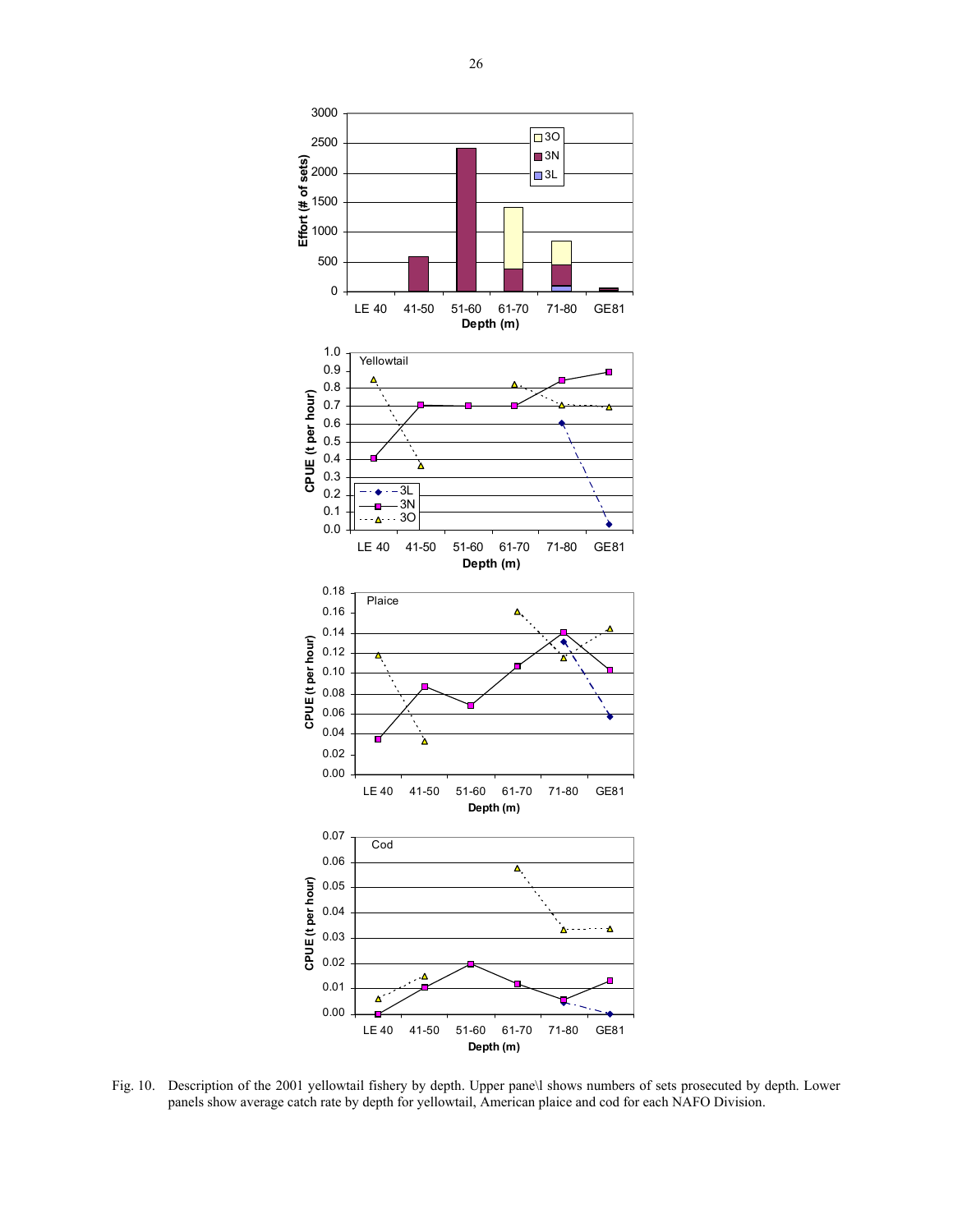

Fig. 11a. By-catch per hour (cod and plaice), effort, depth and month with respect to yellowtail catch per hour for the 2000 yellowtail fishery.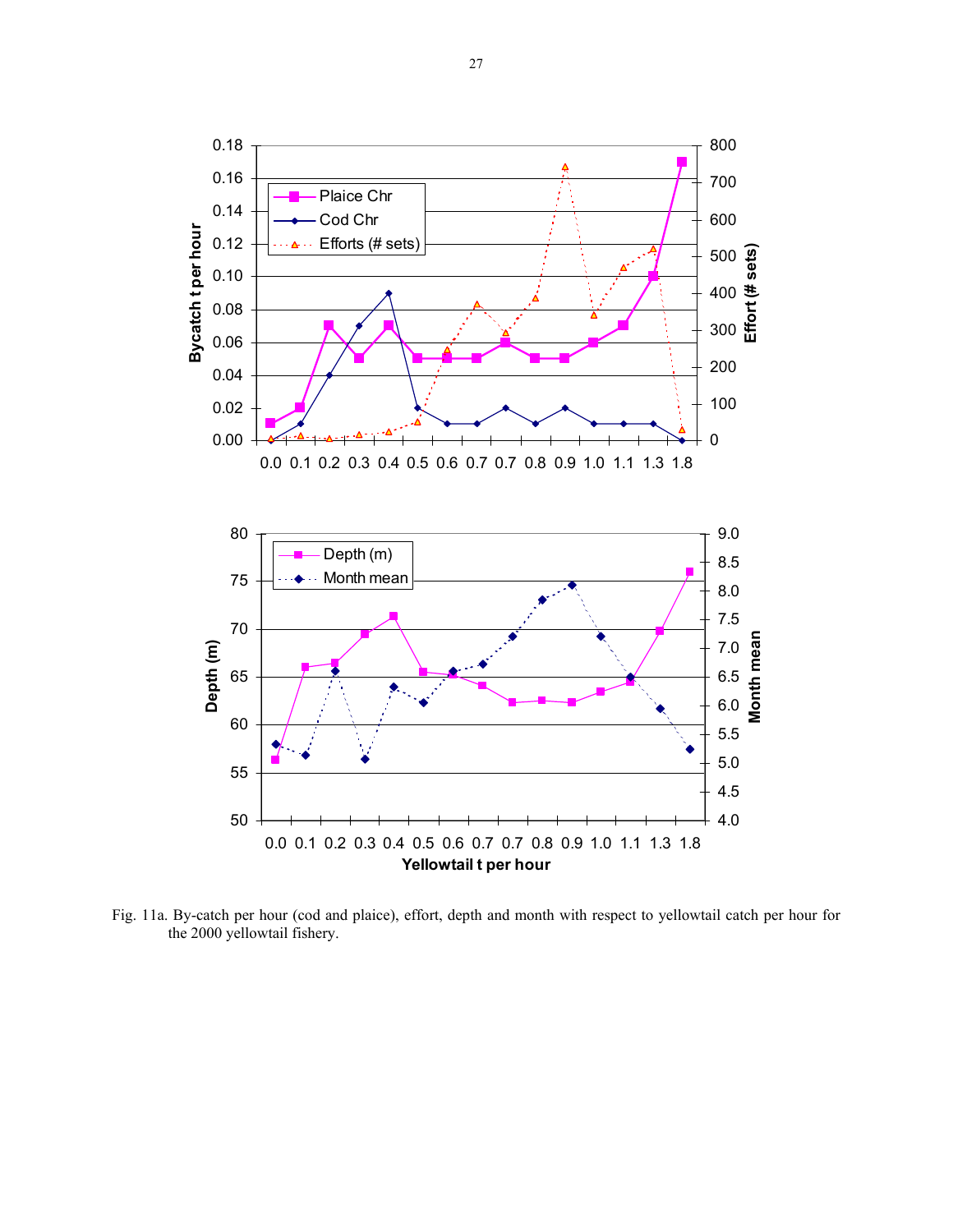

Fig. 11b. By-catch per hour (cod and plaice), effort, depth and month with respect to yellowtail catch per hour for the 2001 yellowtail fishery.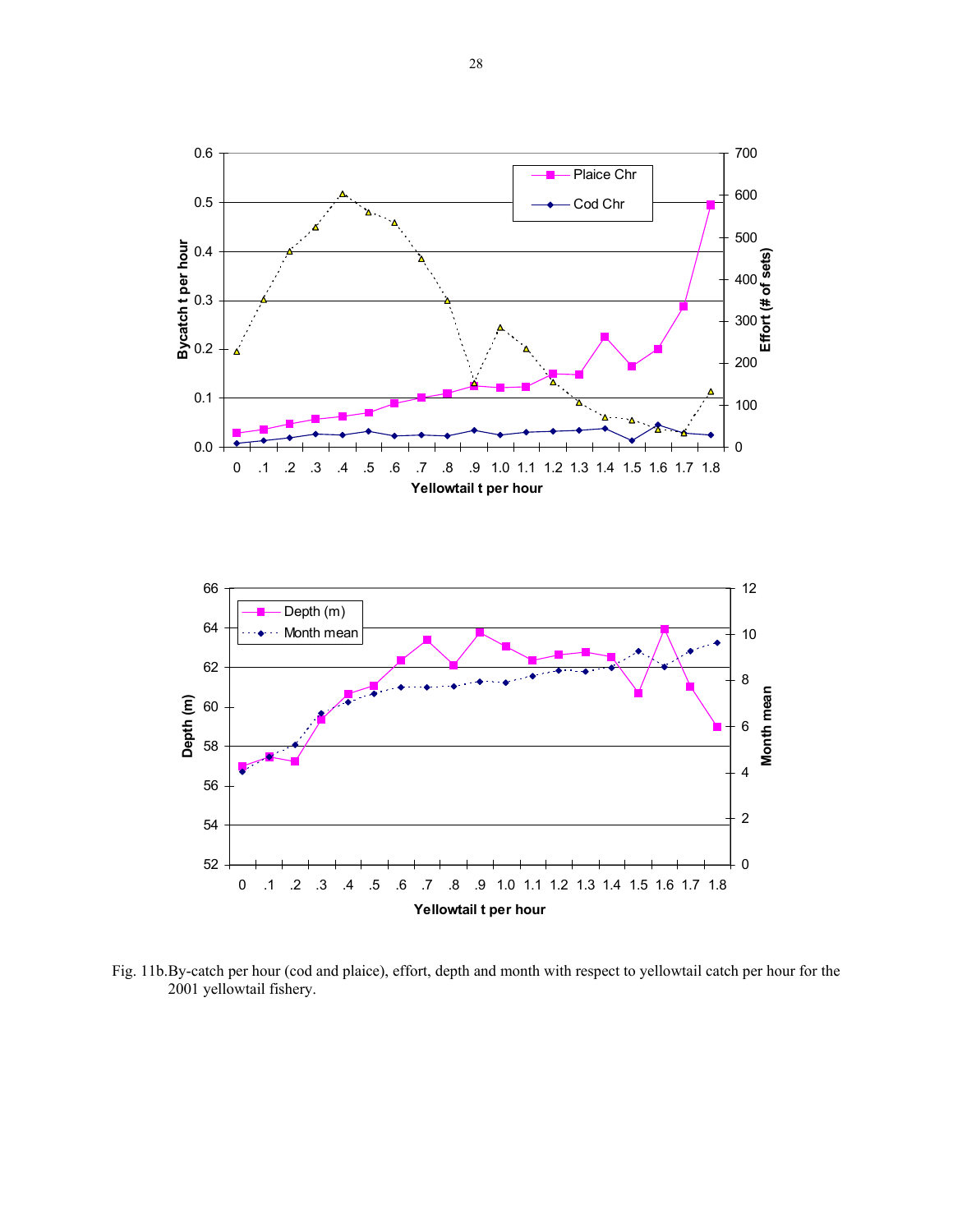

Fig. 12a. Frequency of numbers of yellowtail by length taken from the 2000 fishery, by NAFO Division.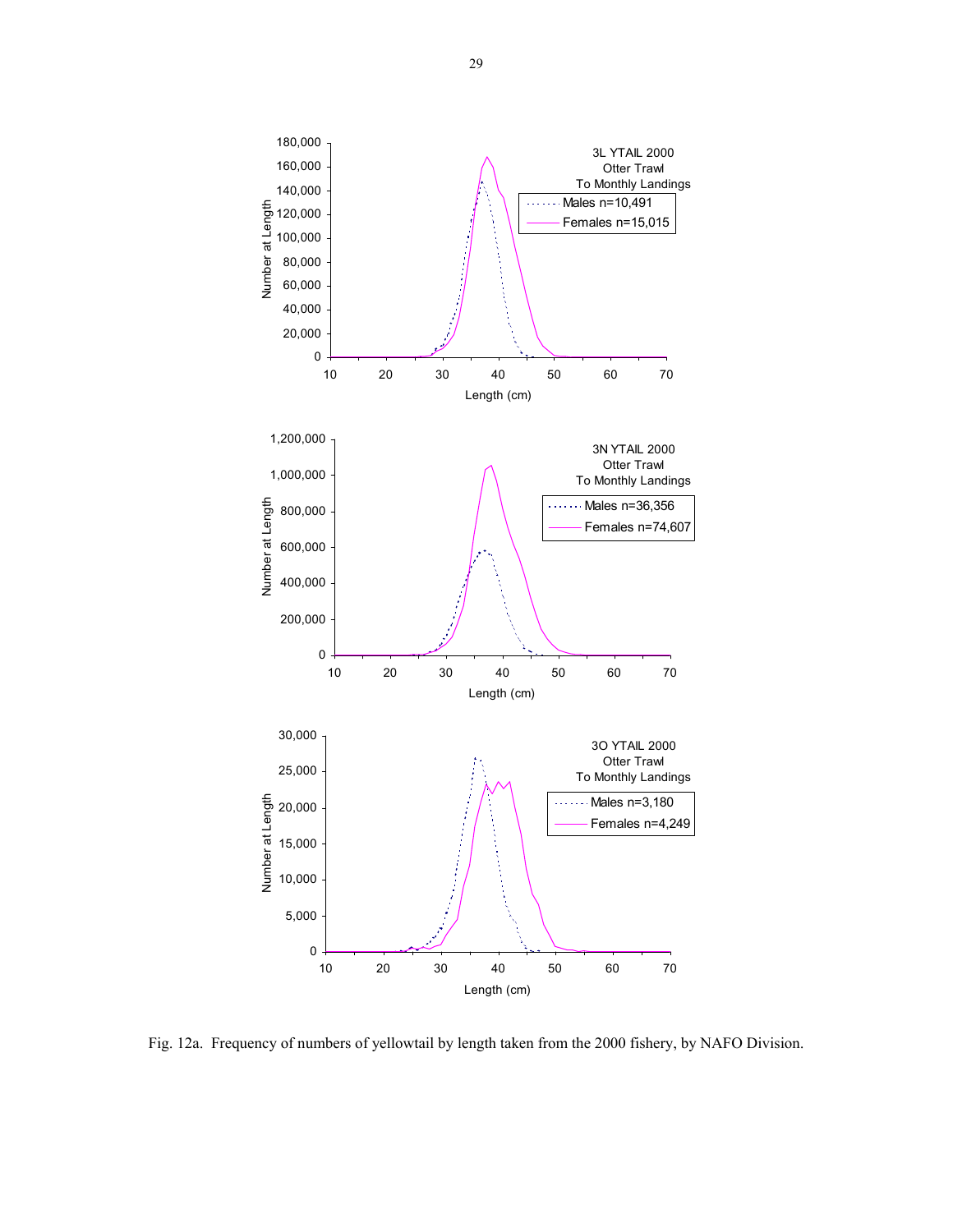

Fig. 12b. Frequency of numbers of yellowtail by length taken from the 2001 fishery, by NAFO Division.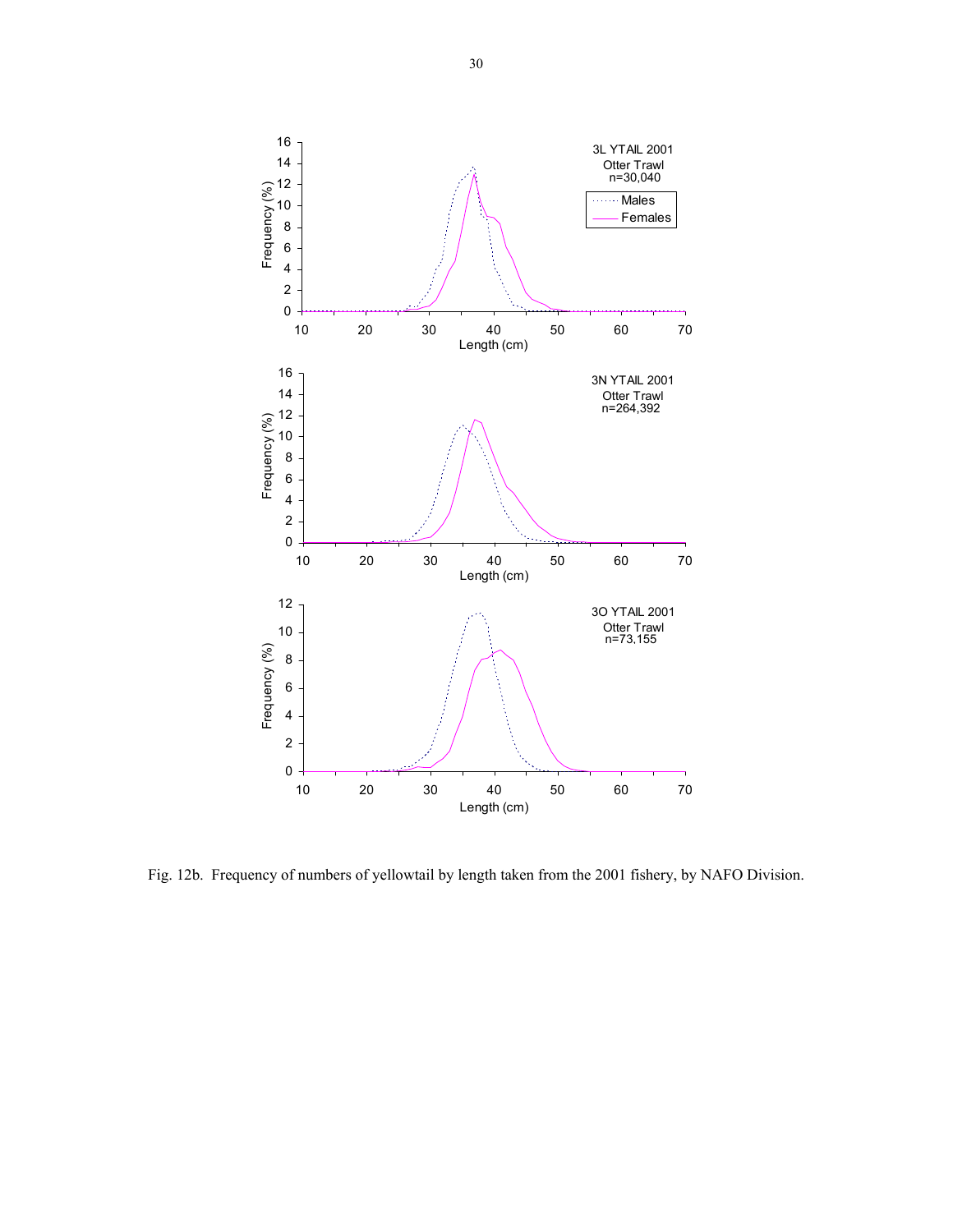

Fig. 12c. Length frequency of yellowtail flounder, sexes combined for 2000 and 2001.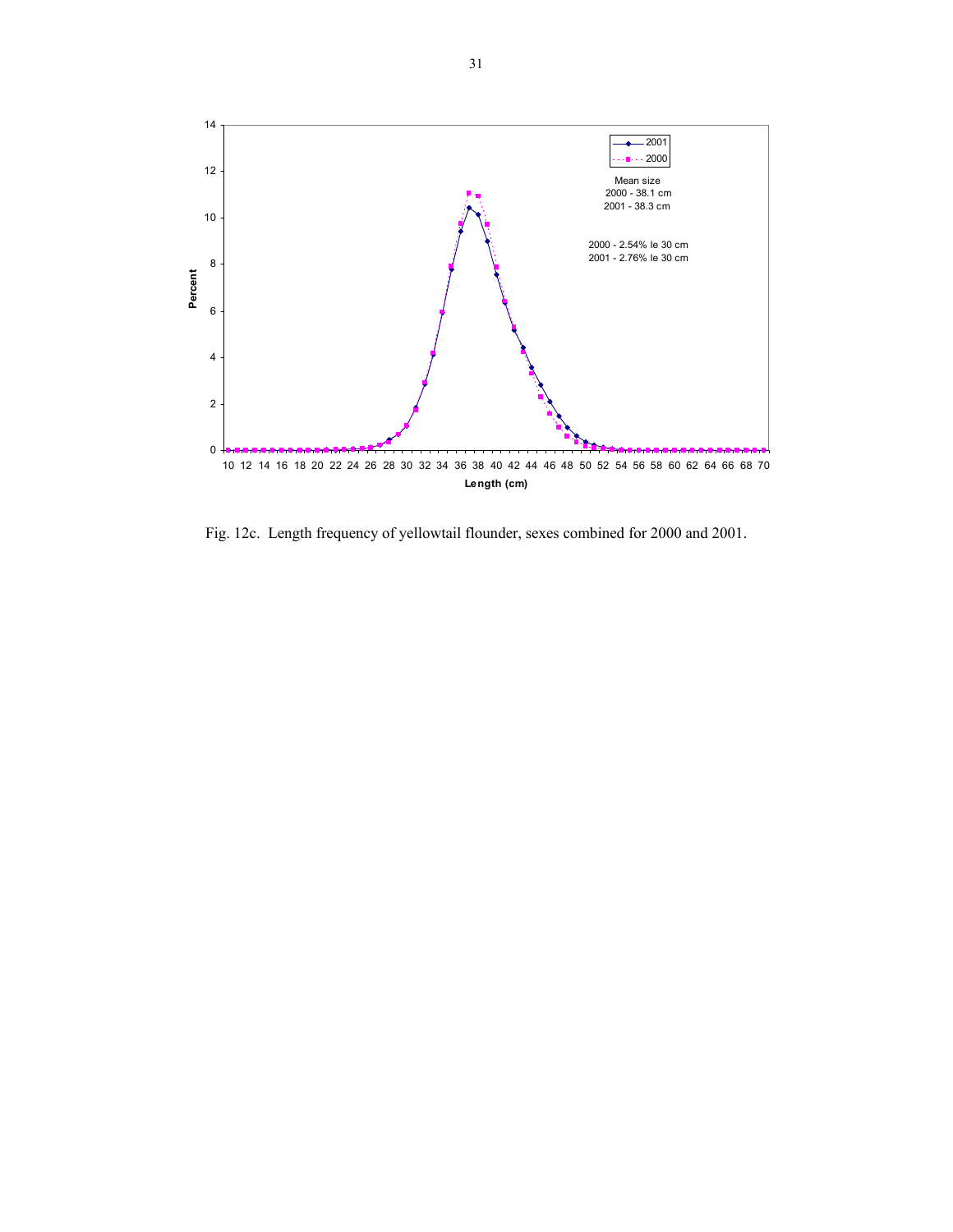

Fig. 13a. Proportion of yellowtail flounder less than 26 cm.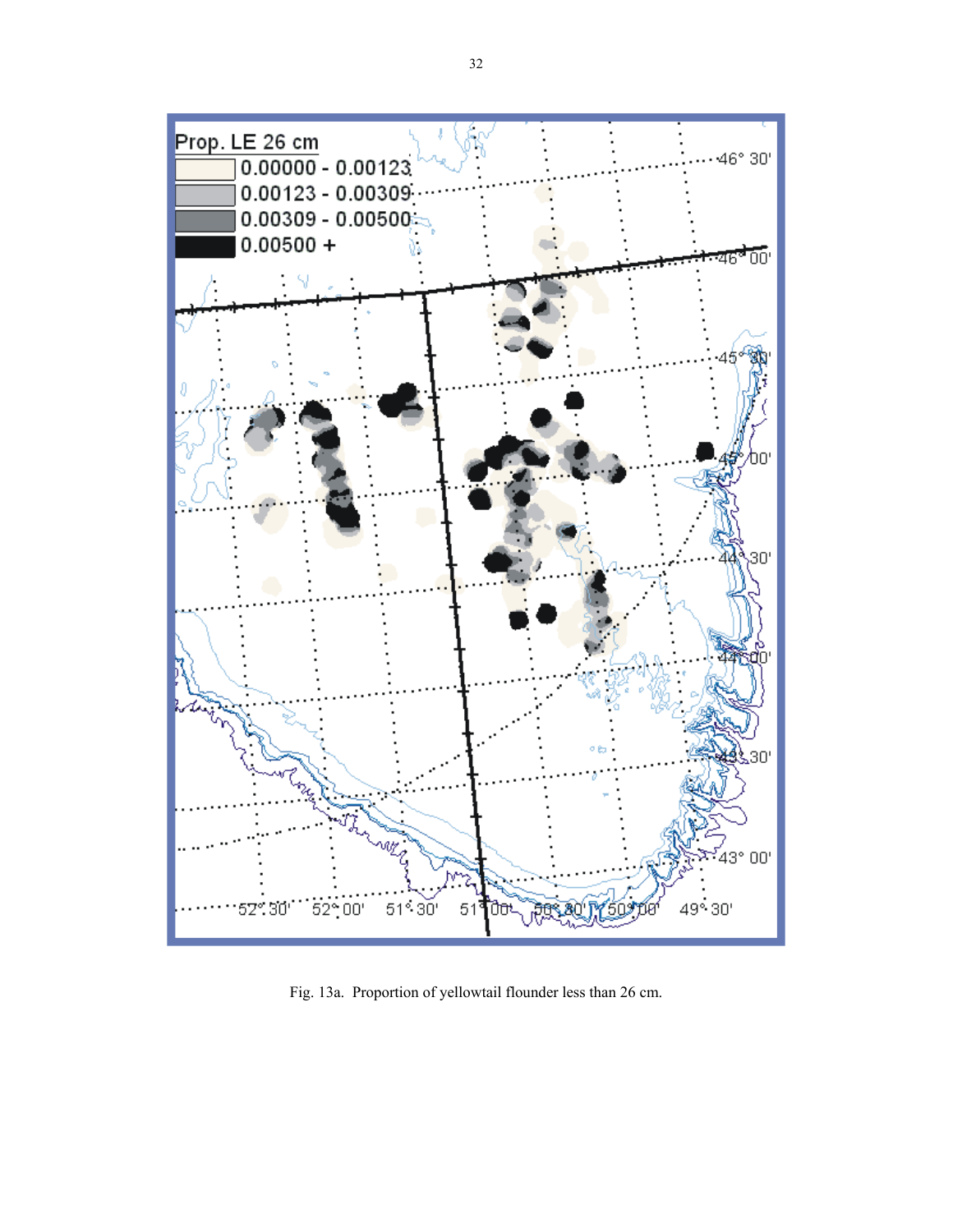

Fig. 13b. Proportion of yellowtail flounder less than 30 cm.